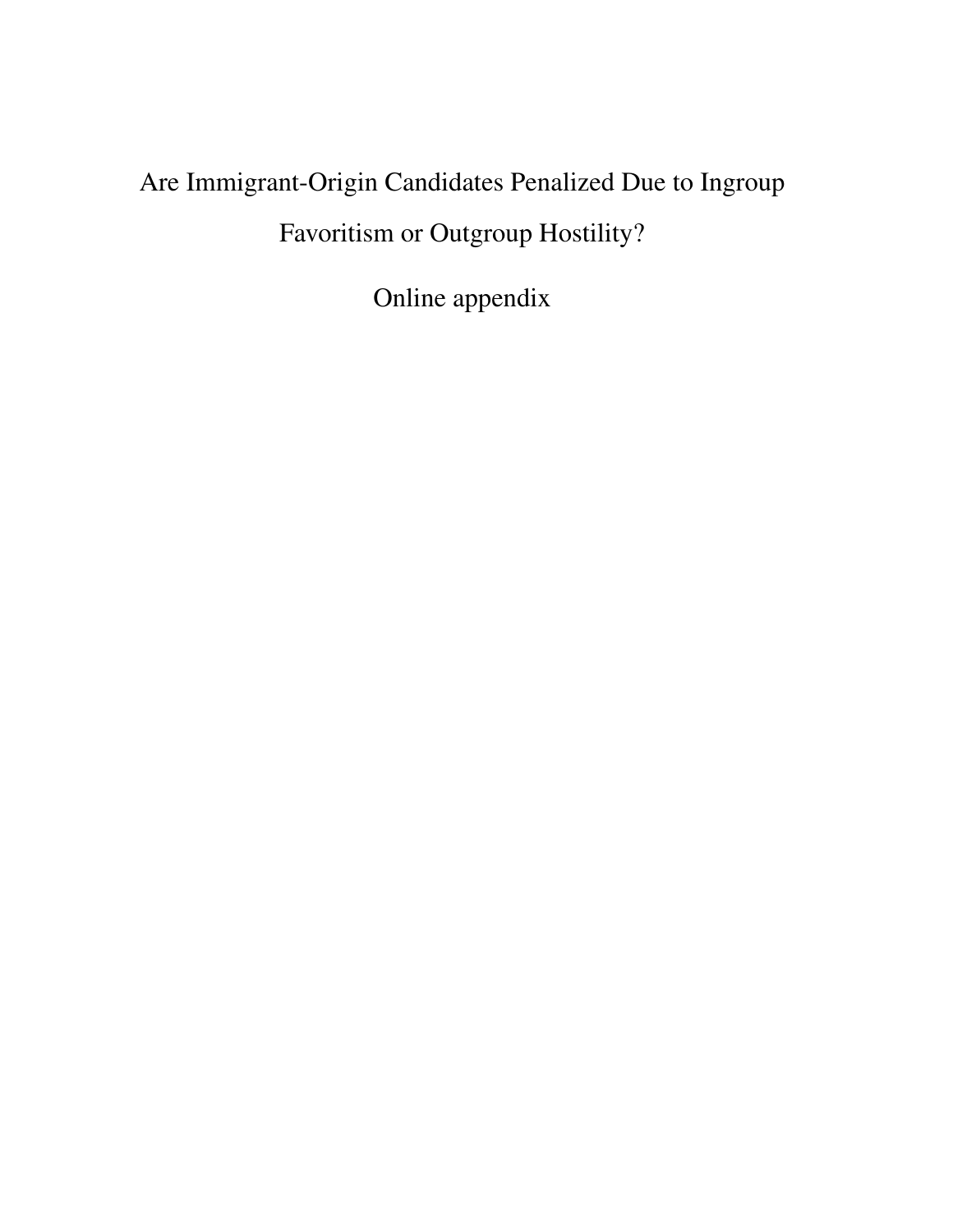# **Contents**

|            |                          | A Population with a Migration Background                     | $\mathbf{1}$ |
|------------|--------------------------|--------------------------------------------------------------|--------------|
|            | <b>B</b> Data and Sample |                                                              | 1            |
|            |                          |                                                              |              |
| B.2        |                          |                                                              |              |
| <b>B.3</b> |                          |                                                              |              |
|            | <b>B.3.1</b>             |                                                              |              |
|            | <b>B.3.2</b>             | Independent Variables: Level of Candidates and Party Lists 8 |              |
|            | <b>B.3.3</b>             | Independent Variables: Level of Municipalities and Cantons 9 |              |
|            |                          | <b>C</b> Supplementary Tables and Figures for Main Analyses  | 11           |
|            |                          | <b>D</b> Robustness Checks                                   | 19           |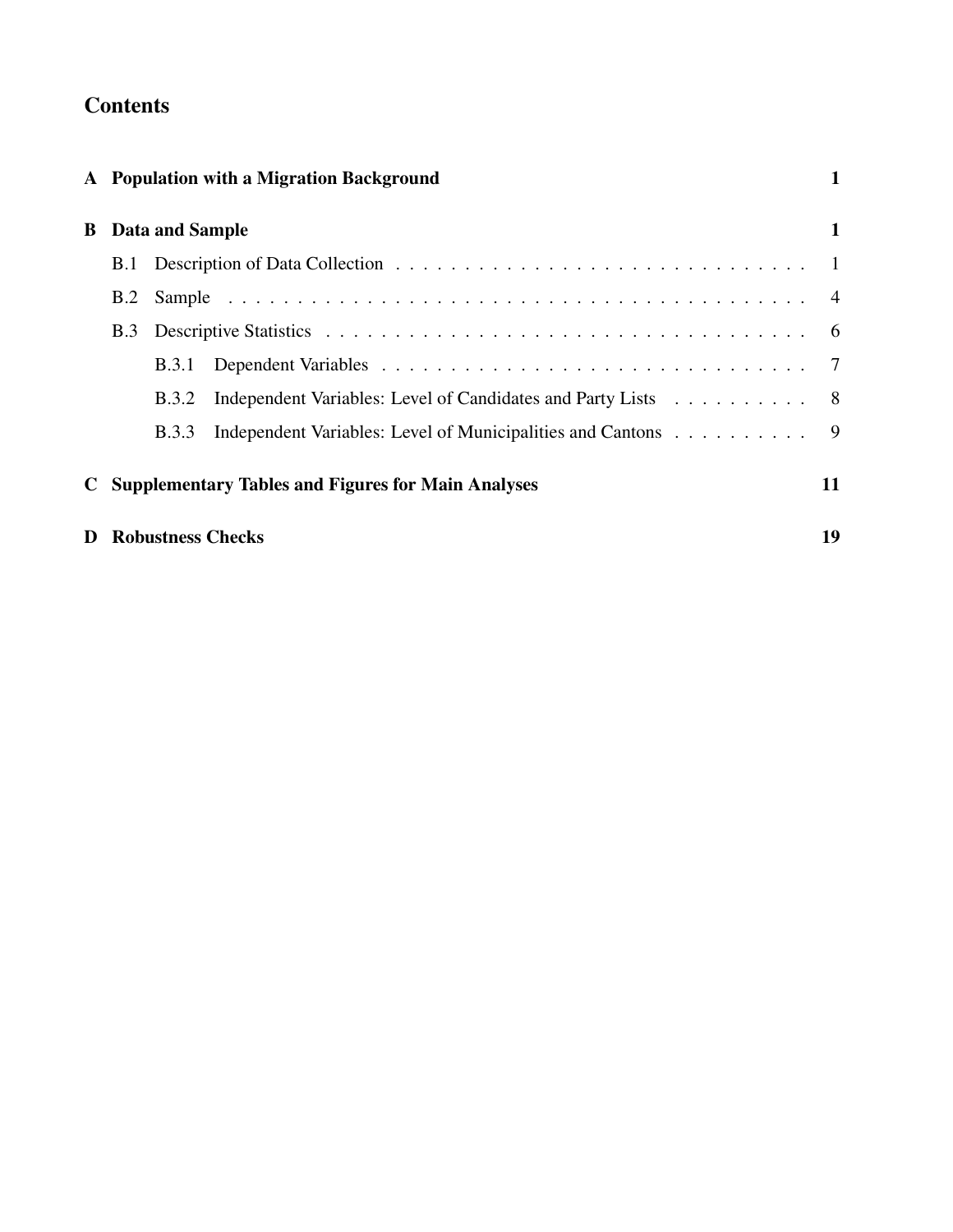# <span id="page-2-0"></span>A Population with a Migration Background

|                                         | n       | $\%$  |
|-----------------------------------------|---------|-------|
| Former Yugoslavia                       | 204,383 | 26.3  |
| Italy                                   | 117,821 | 15.2  |
| Turkey                                  | 57,243  | 7.4   |
| Germany                                 | 48,636  | 6.3   |
| Portugal                                | 35,782  | 4.6   |
| France                                  | 33,146  | 4.3   |
| Spain                                   | 21,982  | 2.8   |
| Albania                                 | 19,404  | 2.5   |
| Other Western European countries        | 27,603  | 3.6   |
| Eastern European countries              | 34,290  | 4.4   |
| Other Southern European countries       | 3,916   | 0.5   |
| Sri Lanka and India                     | 29,788  | 3.8   |
| Other Eastern Asian countries           | 32,779  | 4.2   |
| Maghreb                                 | 19,969  | 2.6   |
| Other African countries                 | 28,613  | 3.7   |
| Central and Southern American countries | 28,025  | 3.6   |
| USA, Canada, Australia and New Zealand  | 10,490  | 1.4   |
| <b>Central Asian countries</b>          | 9,929   | 1.3   |
| Middle Eastern countries                | 9,535   | 1.2   |
| Stateless/others                        | 3,319   | 0.4   |
| All                                     | 776,653 | 100.0 |

Table 1: Origin of naturalized Swiss citizens, 1991-2015

Note: Own calculations based on data from the Swiss Federal Statistical Office. Figures capture the nationality of the persons before naturalization.

## <span id="page-2-1"></span>B Data and Sample

#### <span id="page-2-2"></span>B.1 Description of Data Collection

We collected data on negative and positive preference votes from cantonal and municipal offices in a time consuming procedure. The data on which we rely are of different forms, depending on the canton. We can group cantons in four broad categories according to the data they provided:

(1) Four cantons (Geneva, Neuchatel, Ticino, and Vaud) aggregated from the raw data candidate results about negative preference votes, internal positive preference votes ("cumulation") and external positive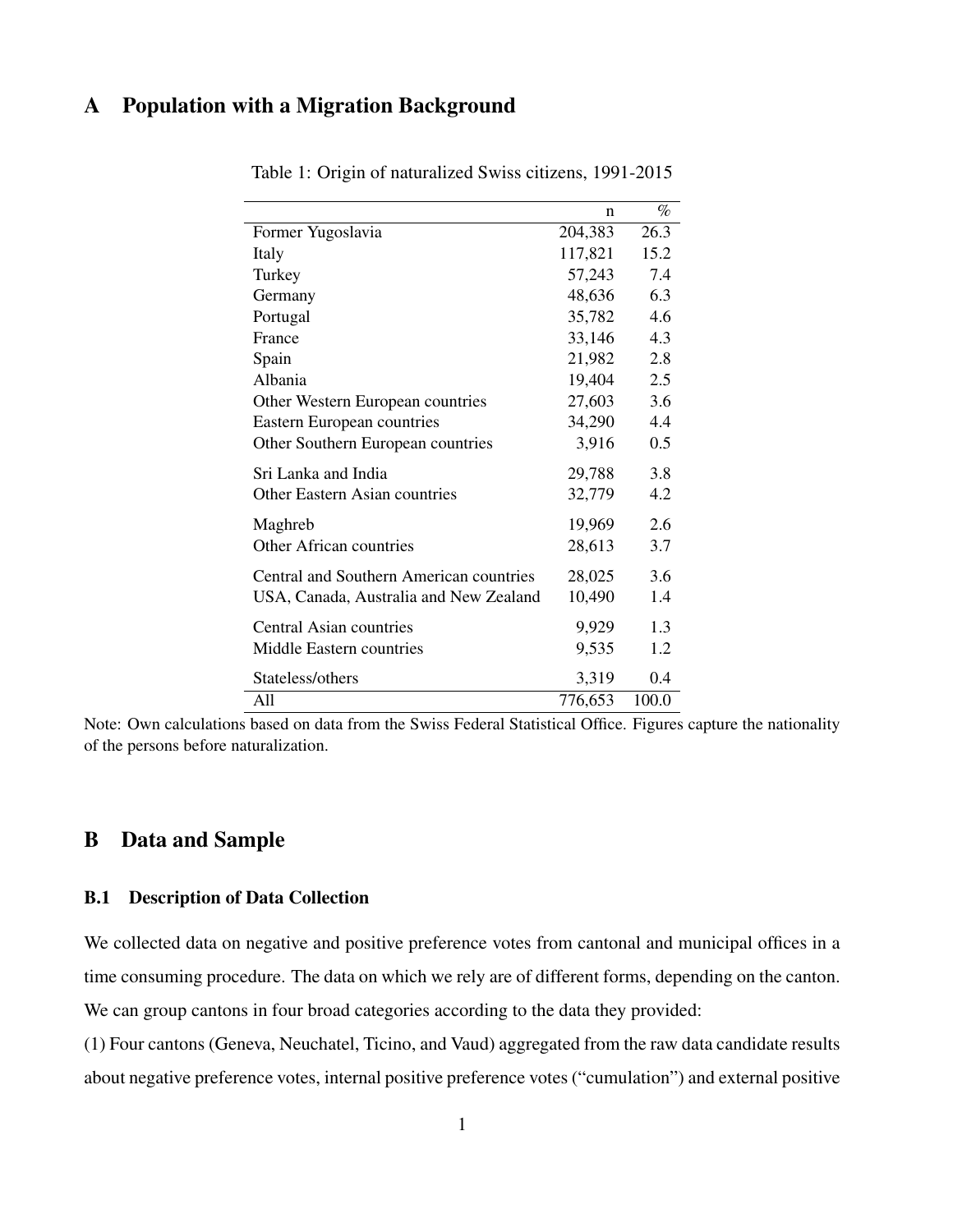preference votes ("panachage") in each municipality. For these cantons, we could directly use the data for our analysis. In all the other cantons, we collected raw data that resembled a copy of modified ballots that were cast by the voters. In other words, our data shows *for each modified ballot* which candidates have been crossed off, cumulated, or "panachaged" by the voter. These data had to be extracted from the electoral software.

(2) In the cantons Basel City, Grisons, and Lucerne raw data on the electoral results are stored at the cantonal offices. These cantons were able to either provide us this data for all municipalities (Basel City and Grisons) or for a 30 percent random sample of municipalities (Lucerne). (Please note that data extraction for the cantonal administrations is time-consuming because they have to extract the data for each municipality separately.)

(3) In the cantons Basel Country, Berne, and Valais we requested data from municipal administrations because municipalities have the authority to provide these data. In these three cantons we requested data in 30 percent of the municipalities (in the canton of Valais we could only request data in Germanspeaking municipalities due to data availability issues). Hence, depending on the return, in these cantons the final sample is considerably smaller than 30 percent.

(4) In another set of cantons (Schwyz, Solothurn, St. Gallen, Thurgau, and Zurich) data had to be extracted as individual files containing each 50 copies of modified ballots. In the cantons St. Gallen and Thurgau, we extracted the data from 30 percent of (randomly drawn) municipalities at the cantonal offices on the spot. Zurich and Schwyz provided us these data for all the municipalities.<sup>[1](#page-3-0)</sup> Solothurn allowed us to extract data from 50 percent of the municipalities.

Finally, we could obtain the data only from a small number of municipalities from the canton Jura because there were significant differences in data formats between municipalities.

For the data extraction in the cantons Basel City, Basel Country, Berne, Grisons, Lucerne, and Valais we collaborated with the software company SESAM that provided us with written instructions and supported cantons and municipalities in case of data extraction problems.

Furthermore, in most cantons we had to exclude municipalities with a very small number of inhabitants (less than 200) in order to guarantee the secrecy of the ballot. Moreover, we had to exclude the

<span id="page-3-0"></span><sup>1.</sup> However, the canton of Schwyz has insisted that they randomly draw every second modified ballot from their software. By consequence, they provided data for all the municipalities, but including only half of the modified ballots for each of them. Since we compare negative and positive preference votes *within* party lists, this limitation should not bias our results.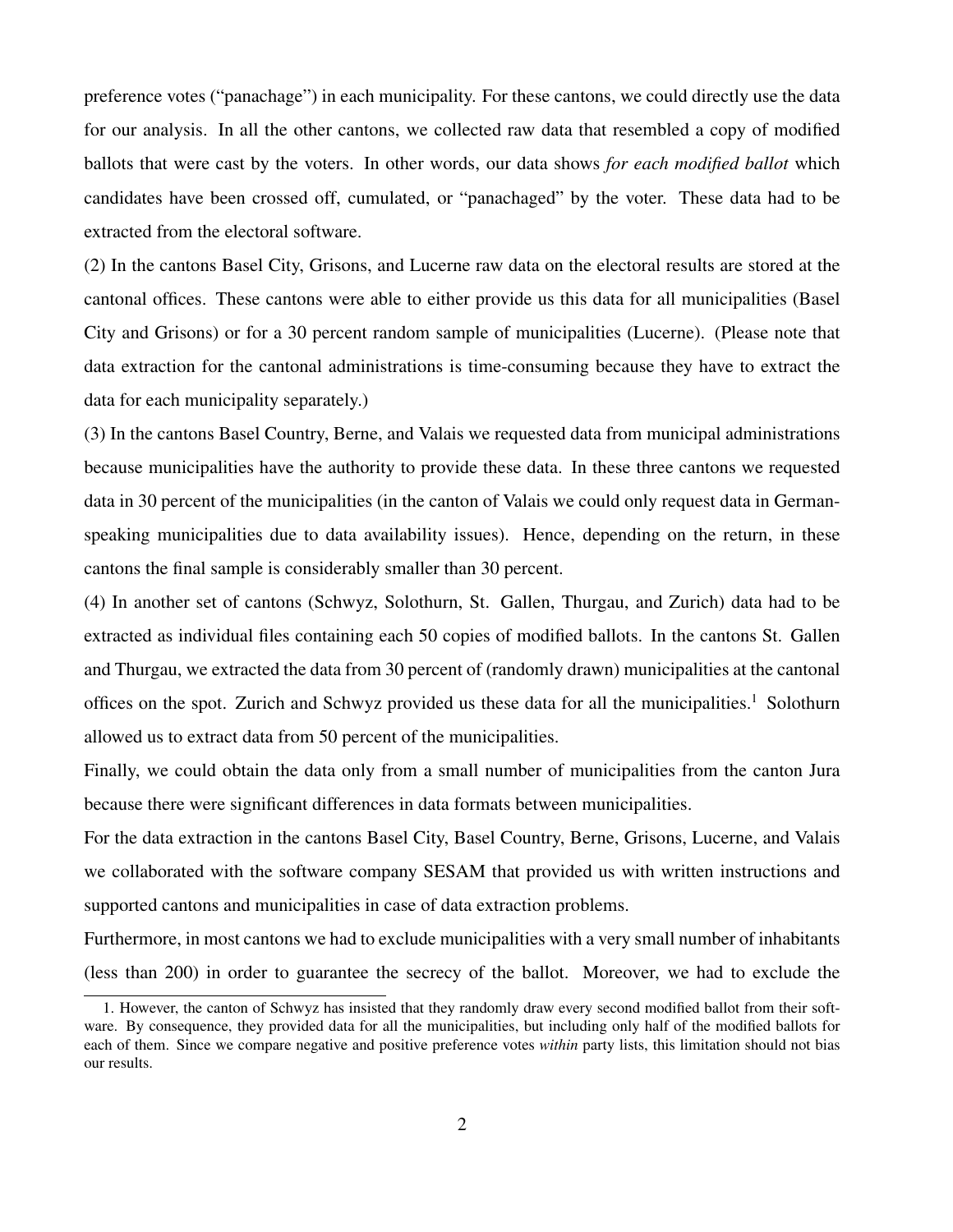canton of Thurgau in the models that include variables at the municipal level because of missing data for the variable measuring the share of naturalized citizens. This variable is built by aggregating naturalizations in the municipalities between 1991 and 2015. Because municipal boundaries in the canton of Thurgau were redrawn in the 1990s, we were unable to match the data on naturalizations with the municipalities from the year 2015.

Aggregating the number of times a candidate has been crossed off on the modified ballots provides us with the measure to construct the indicator of negative preference votes. Likewise, we aggregated the number of times candidates have been added to build the indicator of positive preference votes.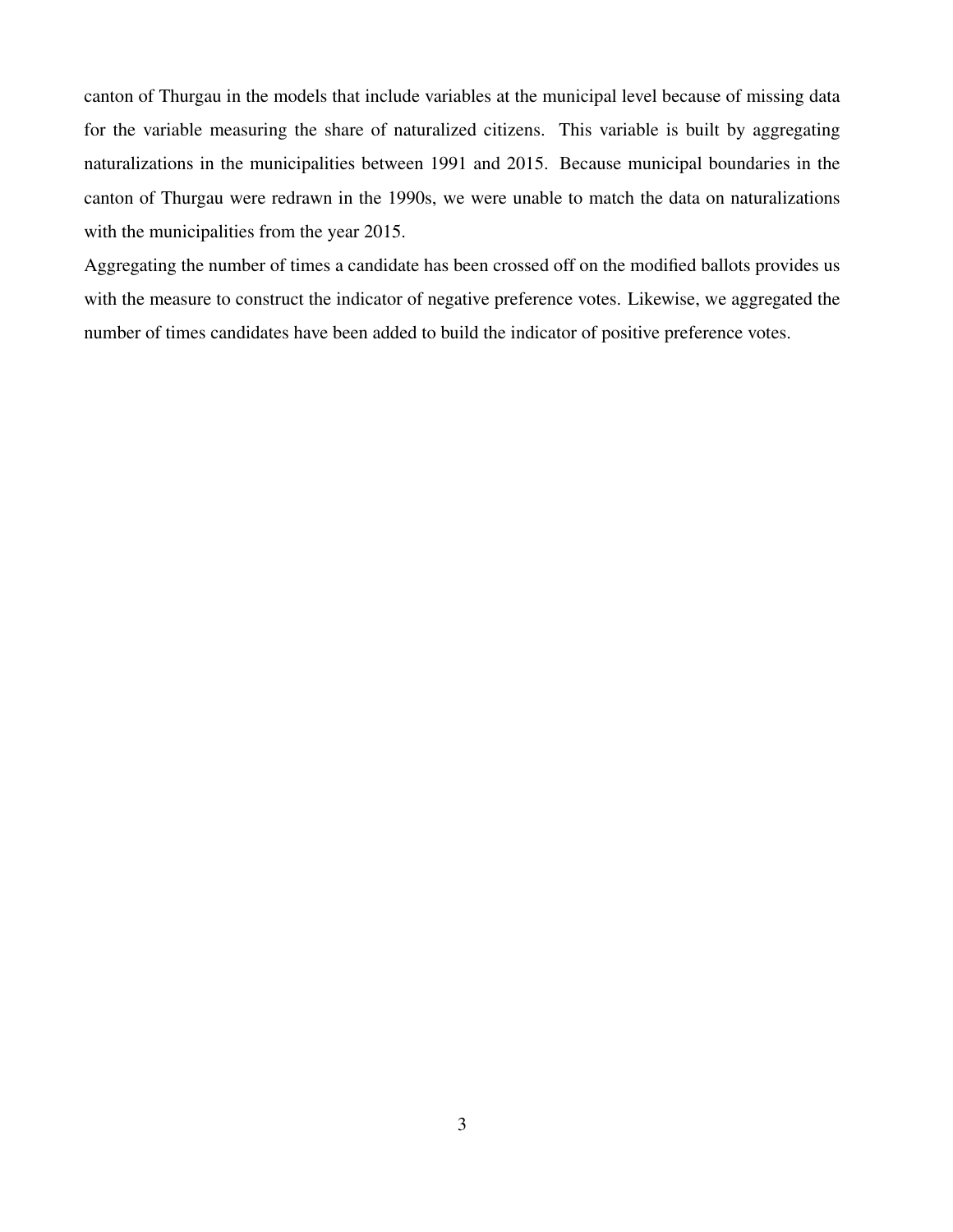#### <span id="page-5-0"></span>B.2 Sample

| Canton               | $\mathbf N$ | $\mathbf n$      | pct    | Remarks                                                               |
|----------------------|-------------|------------------|--------|-----------------------------------------------------------------------|
| Zurich               | 169         | 160              | 94.67  | Full sample of municipalities*                                        |
| Berne                | 356         | 27               | 7.58   | Data request sent to 30% of municipalities                            |
| Lucerne              | 83          | 23               | 27.71  | Data received from 30% of municipalities**                            |
| Uri                  | 20          | $\overline{0}$   | 0.00   | Excluded, majority voting system                                      |
| Schwyz               | 30          | 27               | 90.00  | Full sample of municipalities (but only every second modified ballot) |
| Obwalden             | 7           | $\boldsymbol{0}$ | 0.00   | Excluded, majority voting system                                      |
| Nidwalden            | 11          | $\boldsymbol{0}$ | 0.00   | Excluded, majority voting system                                      |
| Glarus               | 3           | $\boldsymbol{0}$ | 0.00   | Excluded, majority voting system                                      |
| Zug                  | 11          | 11               | 100.00 | Full sample of municipalities                                         |
| Fribourg             | 163         | 159              | 97.55  | Full sample of municipalities                                         |
| Solothurn            | 109         | 56               | 51.38  | Data received from 50% of municipalities                              |
| <b>Basel City</b>    | 3           | 3                | 100.00 | Full sample                                                           |
| <b>Basel Country</b> | 86          | 6                | 6.98   | Data request sent to 30% of municipalities                            |
| Schaffhausen         | 26          | 26               | 100.00 | Full sample                                                           |
| Appenzell AR         | 20          | $\boldsymbol{0}$ | 0.00   | Excluded, majority voting system                                      |
| Appenzell IR         | 6           | $\boldsymbol{0}$ | 0.00   | Excluded, majority voting system                                      |
| St. Gallen           | 77          | 22               | 28.57  | Data received from 30% of municipalities                              |
| Grisons              | 125         | 106              | 84.80  | Full sample of municipalities                                         |
| Aargau               | 213         | $\boldsymbol{0}$ | 0.00   | Excluded, data unavailable                                            |
| Thurgau              | 80          | 22               | 27.50  | Data received from 30% of municipalities                              |
| Ticino               | 135         | 127              | 94.07  | Full sample of municipalities                                         |
| Vaud                 | 318         | 303              | 95.28  | Full sample of municipalities                                         |
| Valais               | 134         | 9                | 6.72   | Data request sent to 30% of German-speaking municip.                  |
| Neuchatel            | 37          | 31               | 83.78  | Full sample of municipalities                                         |
| Geneva               | 45          | 41               | 91.11  | Full sample of municipalities                                         |
| Jura                 | 57          | 9                | 15.79  | Data received from 9 municipalities                                   |

Table 2: Overview municipalities in our sample by canton

Note: Number of municipalities in canton overall (N), number of municipalities from canton in sample (n), percentage of included municipalities (pct) and remarks on the sample. \*Municipalities with less than 200 inhabitants are excluded in most of the cantons for reasons of election secrecy. Therefore, even when indicated as a canton that provided a "full sample," these municipalities are usually excluded. \*\*Again, we generally excluded municipalities where less than 200 persons live. This is why the sample is slightly smaller than 30 percent in cantons where we received data from 30 percent of the municipalities.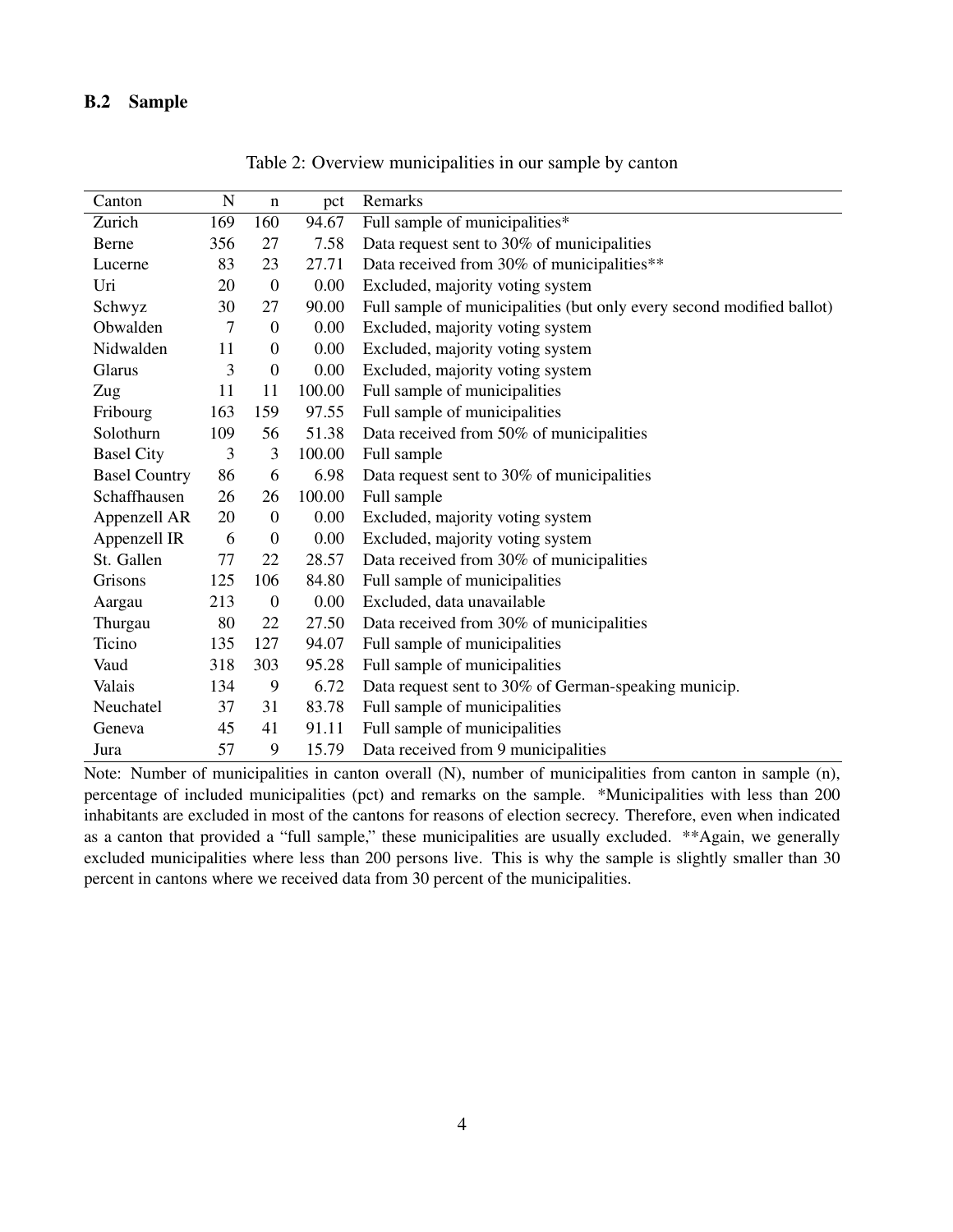Figure 1: Conservative voting in direct democratic ballots, municipalities included/excluded in analysis



Note: The index of conservative voting is built based on the voter support for a series of direct democratic votes on the topic of migration and by using factor analysis. The variable ranges from -2.76 (most liberal) to 3.51 (most conservative). The box plot displays the median, the first and third quartiles (the 25th and 75th percentiles), and the dots correspond to the scores of individual municipalities. More description on the index is provided in Section B.3.3 of the online appendix

| Party ideology | Modified ballots (n) | Unmodified ballots (n) | Percentage modified ballots $(\%)$ |
|----------------|----------------------|------------------------|------------------------------------|
| Right          | 331349               | 327571                 | 50.3                               |
| Center         | 155064               | 113256                 | 57.8                               |
| Left           | 193297               | 200883                 | 49.0                               |
| Other          | 7554                 | 10202                  | 42.5                               |

Table 3: Modified and unmodified ballots, by ideological position of party

Note: Valid cast modified and unmodified ballots in our data (1,168 municipalities).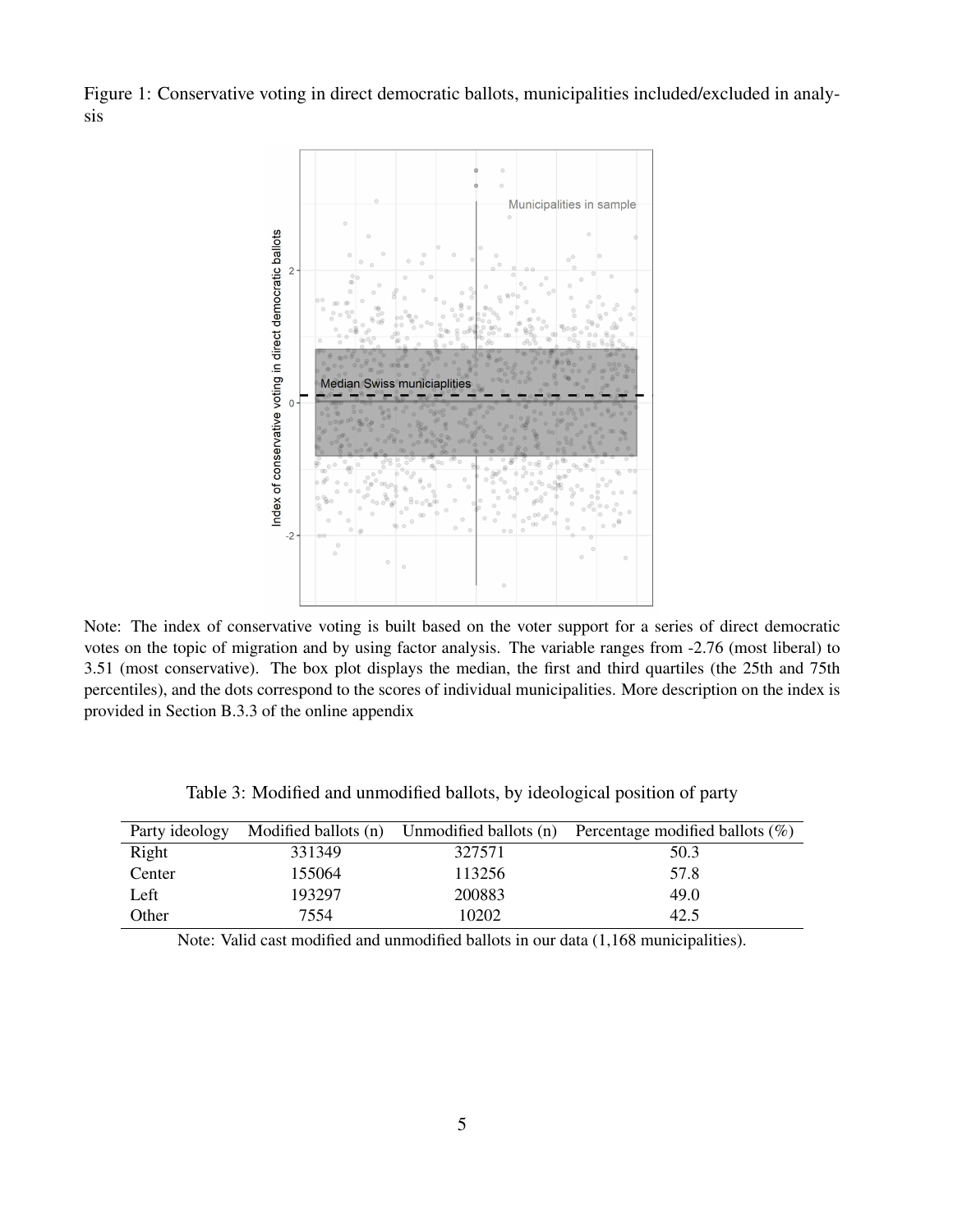| Party          | Modified ballots (n) | Unmodified ballots (n) | Percentage modified ballots $(\%)$ |
|----------------|----------------------|------------------------|------------------------------------|
| FDP/PLR (PRD)  | 133881               | 105828                 | 55.9                               |
| <b>CVP/PDC</b> | 84471                | 47069                  | 64.2                               |
| SP/PS          | 143350               | 142046                 | 50.2                               |
| SVP/UDC        | 179505               | 193845                 | 48.1                               |
| <b>EVP/PEV</b> | 10587                | 11197                  | 48.6                               |
| <b>CSP/PCS</b> | 840                  | 1027                   | 45.0                               |
| PdA/PST        | 2269                 | 3630                   | 38.5                               |
| <b>GPS/PES</b> | 42541                | 46000                  | 48.0                               |
| SD/DS          | 461                  | 780                    | 37.1                               |
| <b>EDU/UDF</b> | 6205                 | 8710                   | 41.6                               |
| Lega           | 10042                | 14290                  | 41.3                               |
| Sol.           | 1524                 | 4058                   | 27.3                               |
| <b>GLP/PVL</b> | 34368                | 34685                  | 49.8                               |
| BDP/PBD        | 24798                | 19278                  | 56.3                               |
| <b>MCR</b>     | 574                  | 2760                   | 17.2                               |
| Other          | 11848                | 16709                  | 41.5                               |

Table 4: Modified and unmodified ballots, by party

Note: Valid cast modified and unmodified ballots in our data (1,168 municipalities). The party abbreviations stand for the following Swiss parties. FDP: FDP.The Liberals; CVP: Christian Democrats; SP: Social Democratic Party; EVP: Evangelical People's Party; CSP: Christian Social Party; PdA: Swiss Party of Labour; GPS: Green Party; SD: Swiss Democrats; EDU: Federal Democratic Union; Lega: The Ticino League; Sol.: solidaritéS; GLP: Green Liberal Party; BDP: Conservative Democratic Party; MCR: Mouvement citoyens genevois.

#### <span id="page-7-0"></span>B.3 Descriptive Statistics

|                           | Min      | Max   | Mean | SD.   |
|---------------------------|----------|-------|------|-------|
| Negative preference votes | 0.00     | 2.33  | 1.01 | 0.27  |
| Positive preference votes | $0.00\,$ | 11.79 | 0.98 | 1.08  |
| Cumulation                | 0.00     | 13.04 | O 99 | 1.18  |
| Panachage                 | 0.00     | 12.64 | 0.98 | 1 1 2 |

Table 5: Descriptive statistics of the dependent variables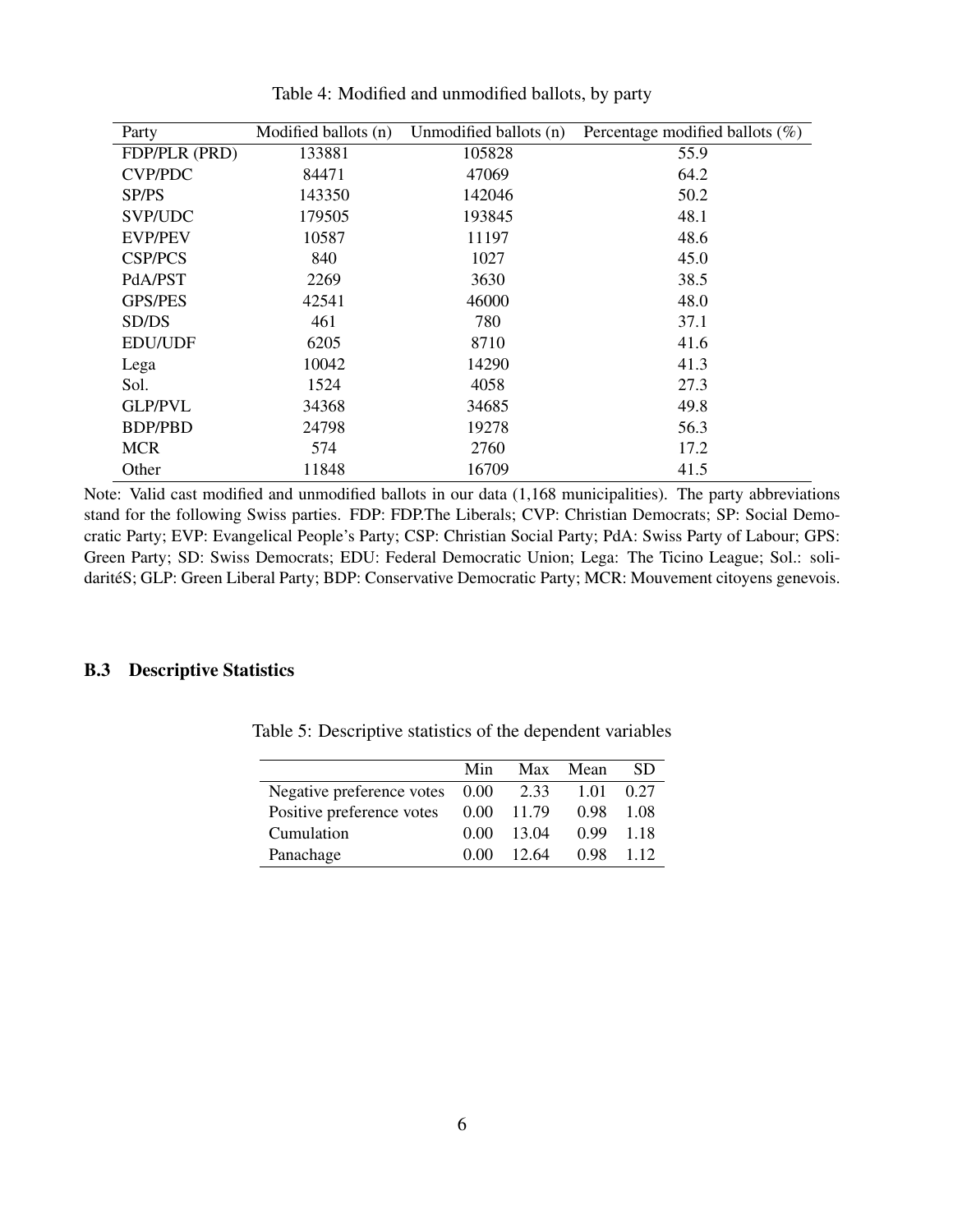|                          | Min  | Max   | Mean  | <b>SD</b> |
|--------------------------|------|-------|-------|-----------|
| Relative list ranking    | 0.03 | 1.00  | 0.55  | 0.29      |
| Age                      | 1.00 | 3.00  | 1.93  | 0.82      |
| Number of list positions | 1.00 | 35.00 | 19.42 | 11.87     |
| Non-Swiss name           | 0.00 | 1.00  | 0.12  | 0.33      |
| Incumbent                | 0.00 | 1.00  | 0.04  | 0.20      |
| Pre-cumulated            | 0.00 | 1.00  | 0.08  | 0.26      |
| Male                     | 0.00 | 1.00  | 0.65  | 0.48      |
| Party position           | 1.00 | 4.00  | 2.08  | 0.91      |

Table 6: Descriptive statistics of the variables at the level of candidates and party lists

Table 7: Descriptive statistics of the municipal-level variables

|                                                          |  | Min Max Mean                  | - SD |
|----------------------------------------------------------|--|-------------------------------|------|
| Proportion of naturalized population 0.00 0.23 0.07 0.04 |  |                               |      |
| Conservative attitudes                                   |  | $-2.76$ $3.51$ $-0.01$ $0.98$ |      |

#### <span id="page-8-0"></span>B.3.1 Dependent Variables

Negative preference votes The variable measures how many times a candidate is crossed off in relation to the average number of times candidates on the party list are crossed off. The variable is measured as follows:

Negative preference votes = 
$$
\frac{\text{Number of cross-offs of candidate}_{ij} \text{ on party list}_{j}}{\text{Mean number of cross-offs of candidates on party list}_{j}}
$$

*Source*: Own data collection upon cantonal and municipal offices.

Positive preference votes This is a relative measure of the number of positive preference votes (i.e. the sum of cumulation and panachage). To calculate the positive preference votes, we proceed as follows:

Positive preference votes = 
$$
\frac{\text{Number of times candidate}_{ij}}{\text{Mean number of times candidates from party list}_{j}}
$$
 is added

*Source*: Own data collection upon cantonal and municipal offices.

Votes from "panachage" This relative measure is calculated as follows:

Panachage  $=$  Number of times candidate<sub>ij</sub> is added on other lists than party list<sub>i</sub>-<br>Panachage  $=$  M is a part list of times candidates from a starling and data on other lists the Mean number of times candidates from party list<sub>j</sub> are added on other lists than party list<sub>j</sub>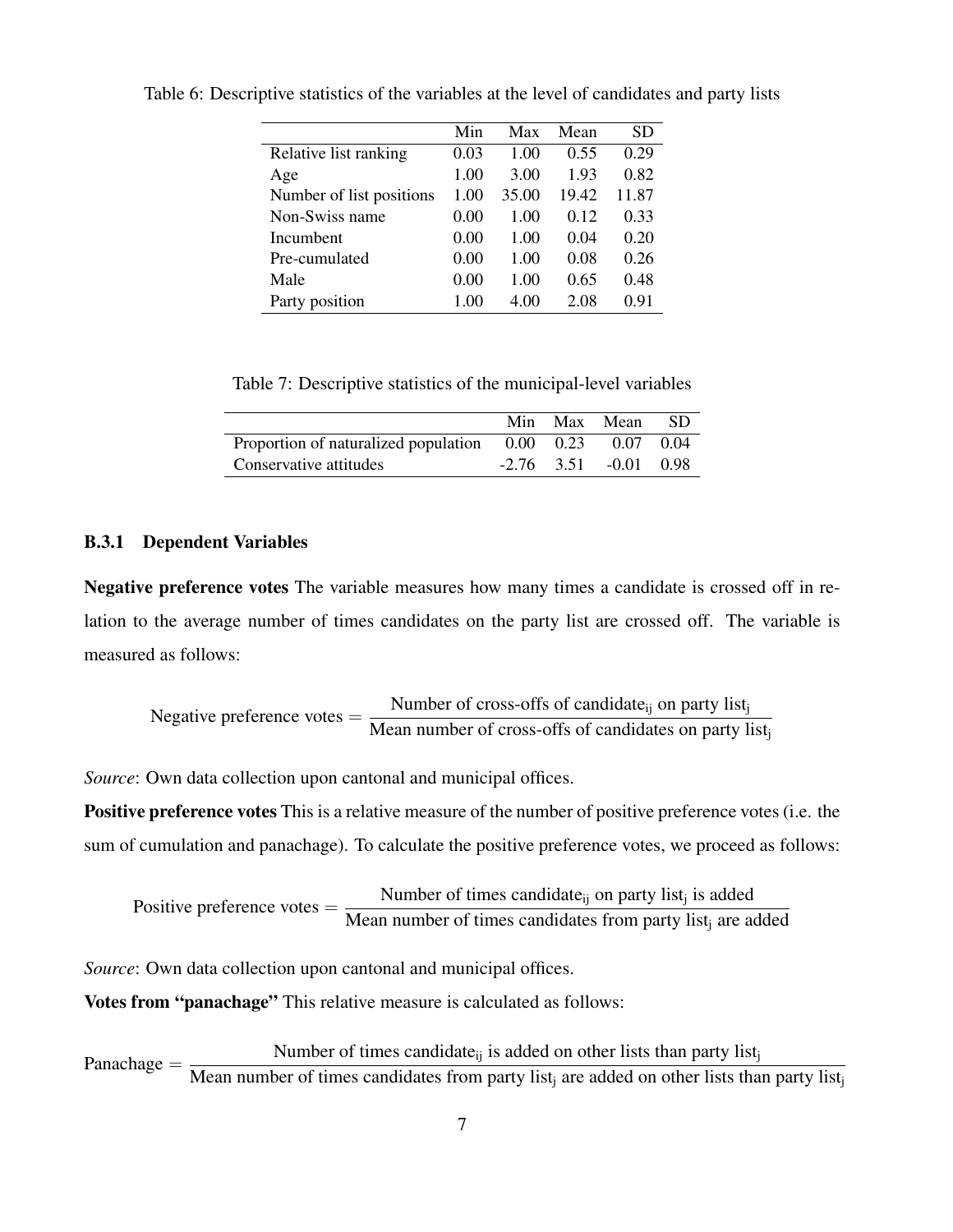*Source*: Own data collection upon cantonal and municipal offices.

Votes from "cumulation" This is a relative measure that is built via the following calculation:

 $Cumulation =$ Number of times candidate $_{ij}$  is added on party list $_i$ Mean number of times candidates from party list<sub>j</sub> are added on party list<sub>j</sub>

*Source*: Own data collection upon cantonal and municipal offices.

#### <span id="page-9-0"></span>B.3.2 Independent Variables: Level of Candidates and Party Lists

Non-Swiss name This variable measures the origin of a candidate's name. It is a dummy variable that splits names into either (0) Swiss or (1) non-Swiss. We have coded candidate names using the online Register of Swiss Surnames (RSS). In the RSS, all citizens of a Swiss municipality are registered, from before 1800 until 1962. We classify candidates with a name that was registered before 1940 as "Swiss," and names registered after (or in) the year 1940 and those that are not listed in the RSS (i.e. the name has not been registered before 1962) as "non-Swiss." *Source*: Own coding based on RSS.

Non-Swiss name: Western and non-Western This refined variable of candidate names captures (0) Swiss names, (1) non-Swiss names from a Western country, and (2) non-Swiss names from a non-Western country. *Source*: Own coding based on the online databases RSS, "forebears" and "worldnames."

Non-Swiss name: language region This is a categorical variable distinguishing between: (0) Swiss name, (1) non-Swiss name from a German-speaking country (mainly names from Germany, Austria, Lichtenstein, and Luxembourg), (2) non-Swiss name from a French-speaking country (mainly names from France), (3) non-Swiss name from Italy, (4) non-Swiss name from other language regions. *Source*: Own coding based on the online databases RSS, "forebears" and "worldnames."

Relative list ranking This variable is a proportion measuring the list ranking of the candidate relative to the number of candidates on the party list. Formula used:

Relative list ranking = 
$$
\frac{\text{List ranking candidate}_{ij} \text{ on party list}_{j}}{\text{Total number of candidates on party list}_{j}}
$$

For pre-cumulated candidates calculations are based on the mean of the candidate's two list rankings. *Source*: Swiss Federal Statistical Office, own calculations.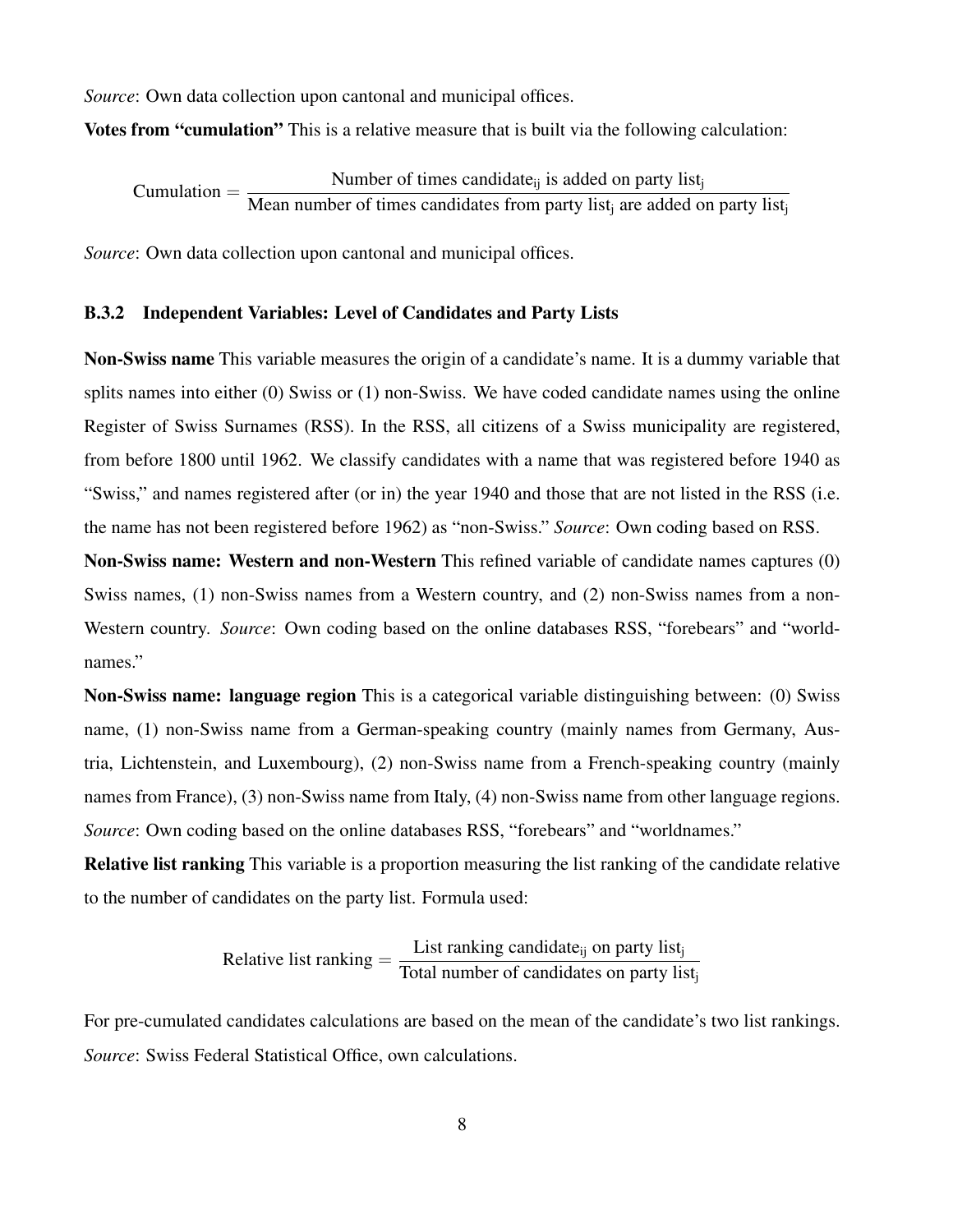Incumbent Status of candidate at the time of election as either (0) non-incumbent if the candidate does not have a seat in the Swiss National Council or (1) incumbent if the candidate has a seat in the Swiss National Council. *Source*: Swiss Federal Statistical Office.

Pre-cumulated indicates whether a candidate is listed only one time (0) or twice on the pre-printed party list (1). *Source*: Swiss Federal Statistical Office.

Male The variable is coded as (0) for female and (1) for male candidates. *Source*: Swiss Federal Statistical Office.

Age Measures the age of the candidate at the time of the election. The variable splits candidates into three categories based on their age: (1) 18-30 years, (2) 31-50 years, and (3) older than 50 years. *Source*: Swiss Federal Statistical Office, own calculations based on year of birth.

Ideological position of party ("Party position") The variable indicates the positions of the candidate's party on the left-right axis. Parties are coded as follows: (1) Right: Swiss People's Party, FDP.The Liberals, Swiss Democrats, Federal Democratic Union of Switzerland; (2) Center: Green Liberal Party, Conservative Democratic Party, Christian Democrats, Evangelical People's Party; (3) Left: Social Democratic Party, Green Party, Swiss Party of Labour; (4) other parties that are not classifiable along the left-right ideological dimension (e.g., Pirate Party Switzerland). We have also assigned smaller parties based on the literature as far as possible. *Source*: Own coding based on the literature.

Number of candidates on party list This variable indicates how many candidates ran on the candidate's party list. *Source*: Swiss Federal Statistical Office, own calculations.

Profession The variable classifies candidates' professions into three categories: (0) high-skilled (e.g., managers, doctors), (1) medium-skilled (e.g., teachers, social workers, journalists), and (2) low-skilled (e.g., construction workers, bakers). *Source*: Own coding of data from the Swiss Federal Statistical Office.

#### <span id="page-10-0"></span>B.3.3 Independent Variables: Level of Municipalities and Cantons

Conservative attitudes An indicator generated via factor analysis on the basis of several variables measuring the voting behavior in direct-democratic votes. We consider five direct democratic ballots: (1) federal popular initiative "against mass immigration" (accepted 9.2.2014), (2) federal popular initiative "against the construction of minarets" (accepted 29.11.2009), (3) federal popular initiative "on the expulsion of foreign criminals" (accepted 28.11.2010), (4) federal popular initiative "for demo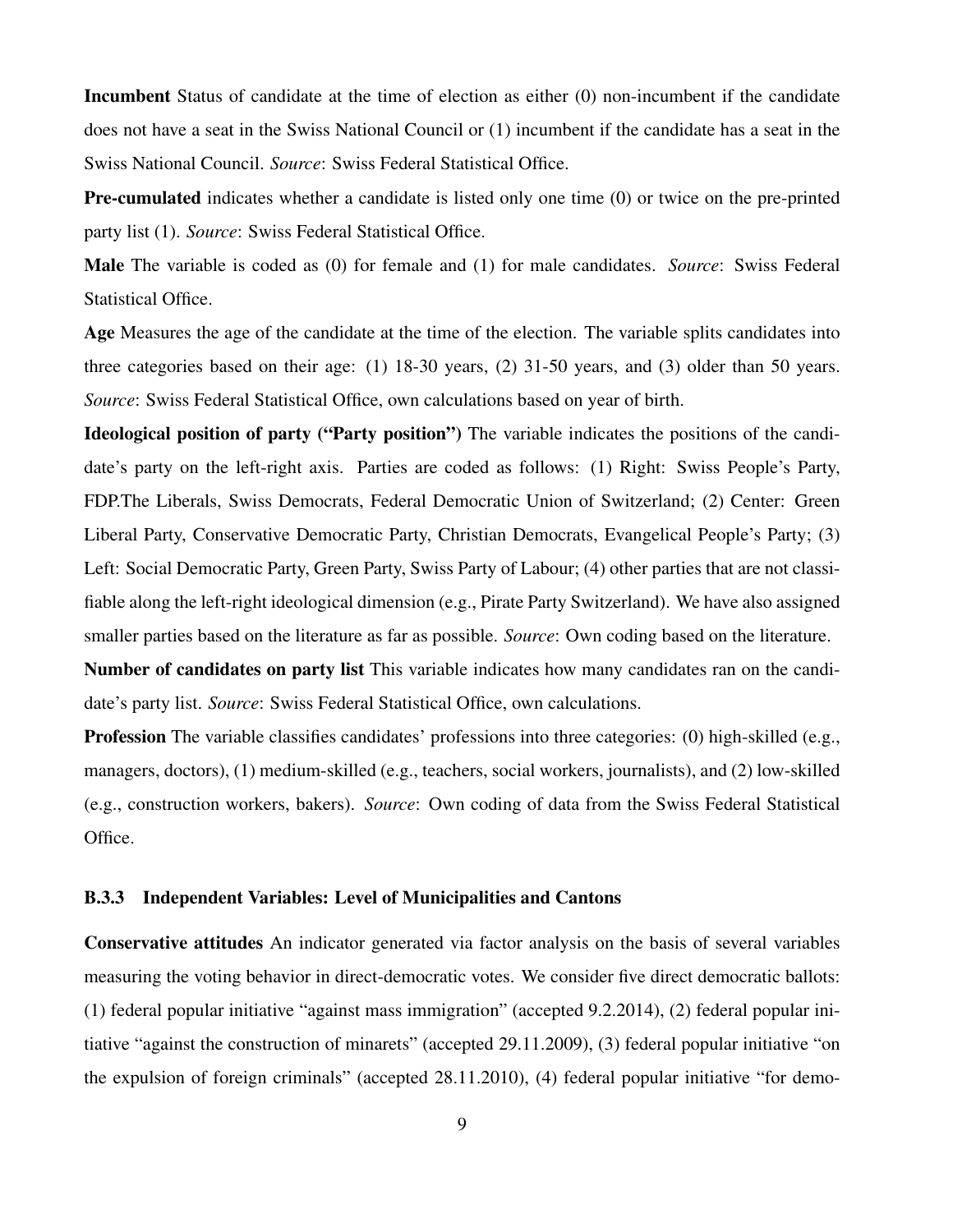cratic naturalizations" (rejected 1.6.2008), and (5) federal popular initiative "for the regulation of immigration" (rejected 24.9.2000). *Source*: Swiss Federal Statistical Office.

Proportion of naturalized population This is the share of naturalizations in relation to the population size of a municipality. It is calculated as follows:

### Number of naturalized citizens in the municipality from 1991 until 2015 Permanent residents in municipality 1.1.2015

*Source*: Swiss Federal Statistical Office.

Catholic This is a dummy variable measuring whether a majority of the population in a municipality is (0) protestant or (1) catholic. *Source*: Swiss Federal Statistical Office.

Language region of municipality The variable indicates the main language spoken in the municipality in the Swiss multi-lingual context. It is coded as follows: (1) German, (2) French, (3) Italian, (4) Romantsch. The classification is based on the census of the year 2000. *Source*: Swiss Federal Statistical Office.

Urbanization The measure for urbanization is based on the degree of urbanization (DEGURBA), which classifies municipalities into three categories: (1) densely populated area, (2) intermediate density area, and (3) thinly populated area. For the classification see: [http://ec.europa.eu/eurostat/ramon/](http://ec.europa.eu/eurostat/ramon/miscellaneous/index.cfm?TargetUrl=DSP_DEGURBA) [miscellaneous/index.cfm?TargetUrl=DSP](http://ec.europa.eu/eurostat/ramon/miscellaneous/index.cfm?TargetUrl=DSP_DEGURBA) DEGURBA. *Source*: Swiss Federal Statistical Office. Social assistance rate The share among the municipal population that relies on social assistance.

Crime rate The share of crime offenses in relation to the total population.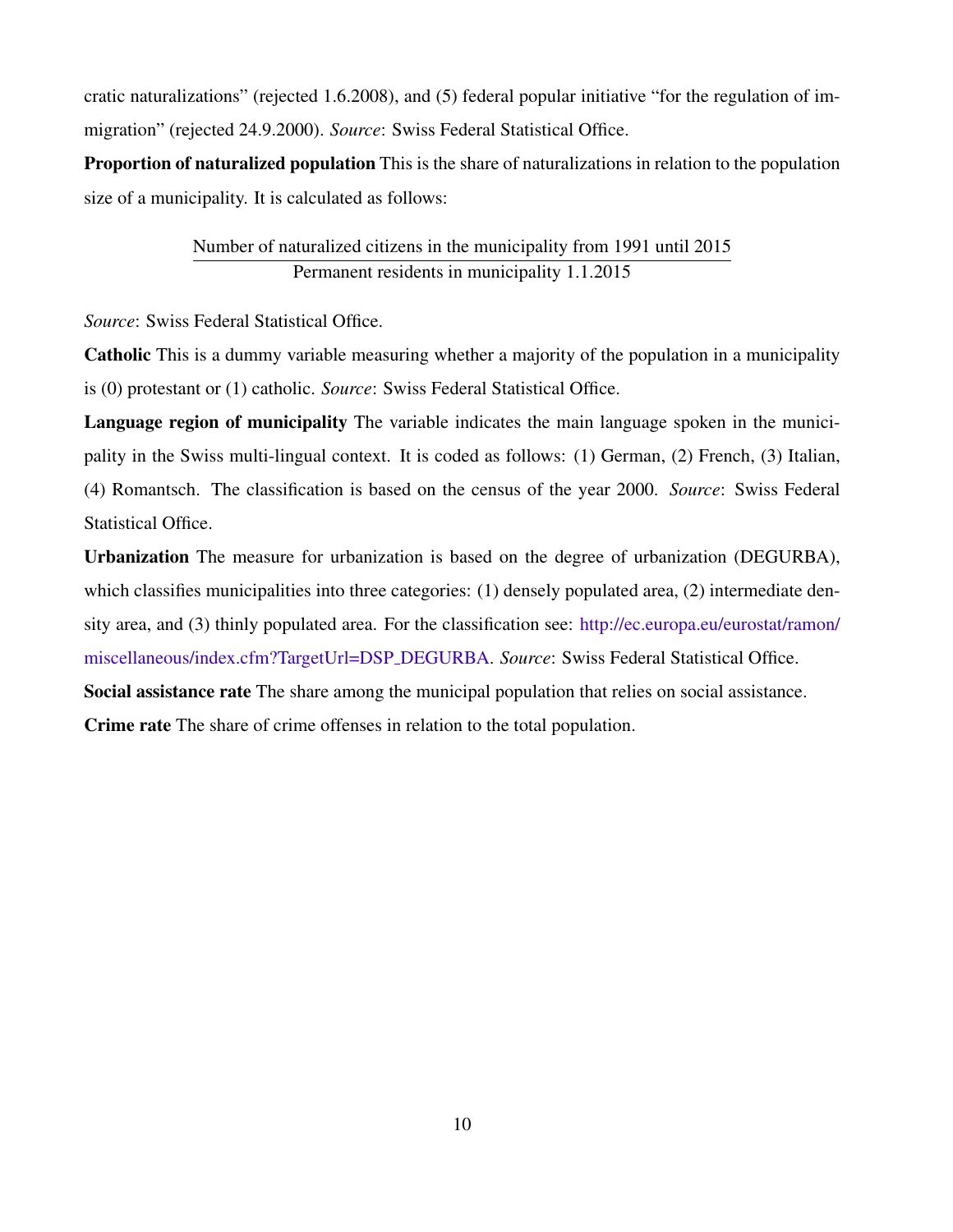# <span id="page-12-0"></span>C Supplementary Tables and Figures for Main Analyses

|                                        | Model 1   | Model 2    | Model 3    |
|----------------------------------------|-----------|------------|------------|
|                                        |           |            |            |
| Intercept                              | $1.00***$ | $1.17***$  | $1.17***$  |
|                                        | (0.05)    | (0.04)     | (0.04)     |
| Non-Swiss name                         | $0.06***$ | $0.05***$  | $0.11***$  |
|                                        | (0.02)    | (0.01)     | (0.03)     |
| Relative list ranking                  |           | $0.40***$  | $0.40***$  |
|                                        |           | (0.02)     | (0.02)     |
| Incumbent                              |           | $-0.46***$ | $-0.46***$ |
|                                        |           | (0.02)     | (0.02)     |
| Pre-cumulated                          |           | $0.64***$  | $0.64***$  |
|                                        |           | (0.04)     | (0.04)     |
| Male                                   |           | $-0.01$    | $-0.00$    |
|                                        |           | (0.01)     | (0.01)     |
| Age: 30-50 years                       |           | $-0.05**$  | $-0.05**$  |
|                                        |           | (0.02)     | (0.02)     |
| Age: 50+ years                         |           | $-0.01$    | $-0.01$    |
|                                        |           | (0.02)     | (0.02)     |
| Party position $=$ center              |           | $-0.01$    | $-0.00$    |
|                                        |           | (0.23)     | (0.23)     |
| Party position = left                  |           | 0.02       | 0.02       |
|                                        |           | (0.23)     | (0.23)     |
| Non-Swiss name*Party position = center |           |            | $-0.07*$   |
|                                        |           |            | (0.04)     |
| Non-Swiss name*Party position = $left$ |           |            | $-0.09*$   |
|                                        |           |            | (0.03)     |
| $R^2$                                  | 0.00      | 0.39       | 0.39       |
| Adj. $R^2$                             | $-0.12$   | 0.32       | 0.32       |
| N candidates                           | 3236      | 3236       | 3236       |
| <b>RMSE</b>                            | 0.29      | 0.23       | 0.23       |

Table 8: Estimating the relationship between candidate name (Swiss vs. non-Swiss) and negative preference votes

 $***p<sub>0.001</sub>, **p<sub>0.01</sub>, *p<sub>0.05</sub>, p<sub>0.1</sub>$ 

Note: Coefficients and standard errors (in parentheses) from linear models. Fixed effects for cantons and party lists are included.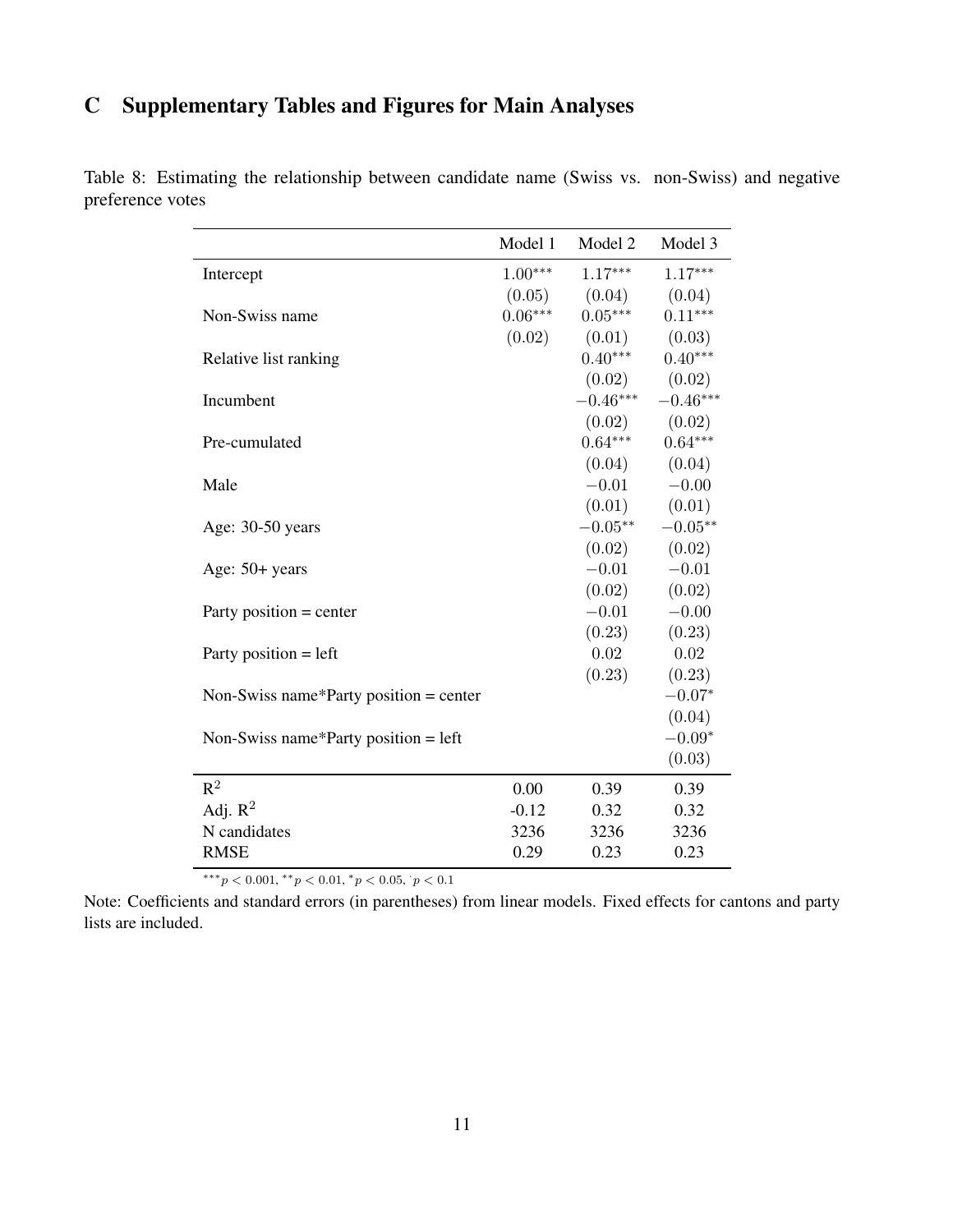|                                        | Model 1   | Model 2    | Model 3    |
|----------------------------------------|-----------|------------|------------|
| Intercept                              | $1.00***$ | 0.17       | 0.17       |
|                                        | (0.19)    | (0.17)     | (0.17)     |
| Non-Swiss name                         | $-0.17*$  | $-0.13*$   | $-0.31**$  |
|                                        | (0.07)    | (0.05)     | (0.11)     |
| Relative list ranking                  |           | $-1.16***$ | $-1.16***$ |
|                                        |           | (0.06)     | (0.06)     |
| Incumbent                              |           | $2.41***$  | $2.41***$  |
|                                        |           | (0.09)     | (0.09)     |
| Pre-cumulated                          |           | $0.62***$  | $0.63***$  |
|                                        |           | (0.14)     | (0.14)     |
| Male                                   |           | $-0.03$    | $-0.03$    |
|                                        |           | (0.04)     | (0.04)     |
| Age: 30-50 years                       |           | $0.21***$  | $0.21***$  |
|                                        |           | (0.06)     | (0.06)     |
| Age: 50+ years                         |           | $0.17*$    | $0.17*$    |
|                                        |           | (0.07)     | (0.07)     |
| Party position $=$ center              |           | $-0.03$    | $-0.03$    |
|                                        |           | (0.91)     | (0.91)     |
| Party position $=$ left                |           | $-0.12$    | $-0.12$    |
|                                        |           | (0.91)     | (0.91)     |
| Non-Swiss name*Party position = center |           |            | 0.16       |
|                                        |           |            | (0.14)     |
| Non-Swiss name*Party position = $left$ |           |            | $0.29*$    |
|                                        |           |            | (0.14)     |
| $R^2$                                  | 0.00      | 0.38       | 0.38       |
| Adj. $R^2$                             | $-0.12$   | 0.30       | 0.30       |
| Num. obs.                              | 3283      | 3283       | 3283       |
| <b>RMSE</b>                            | 1.14      | 0.91       | 0.91       |

Table 9: Estimating the relationship between candidate name (Swiss vs. non-Swiss) and positive preference votes

 $***p<0.001, **p<0.01, *p<0.05, p<0.1$ 

Note: Coefficients and standard errors (in parentheses) from linear models. Fixed effects for cantons and party lists are included.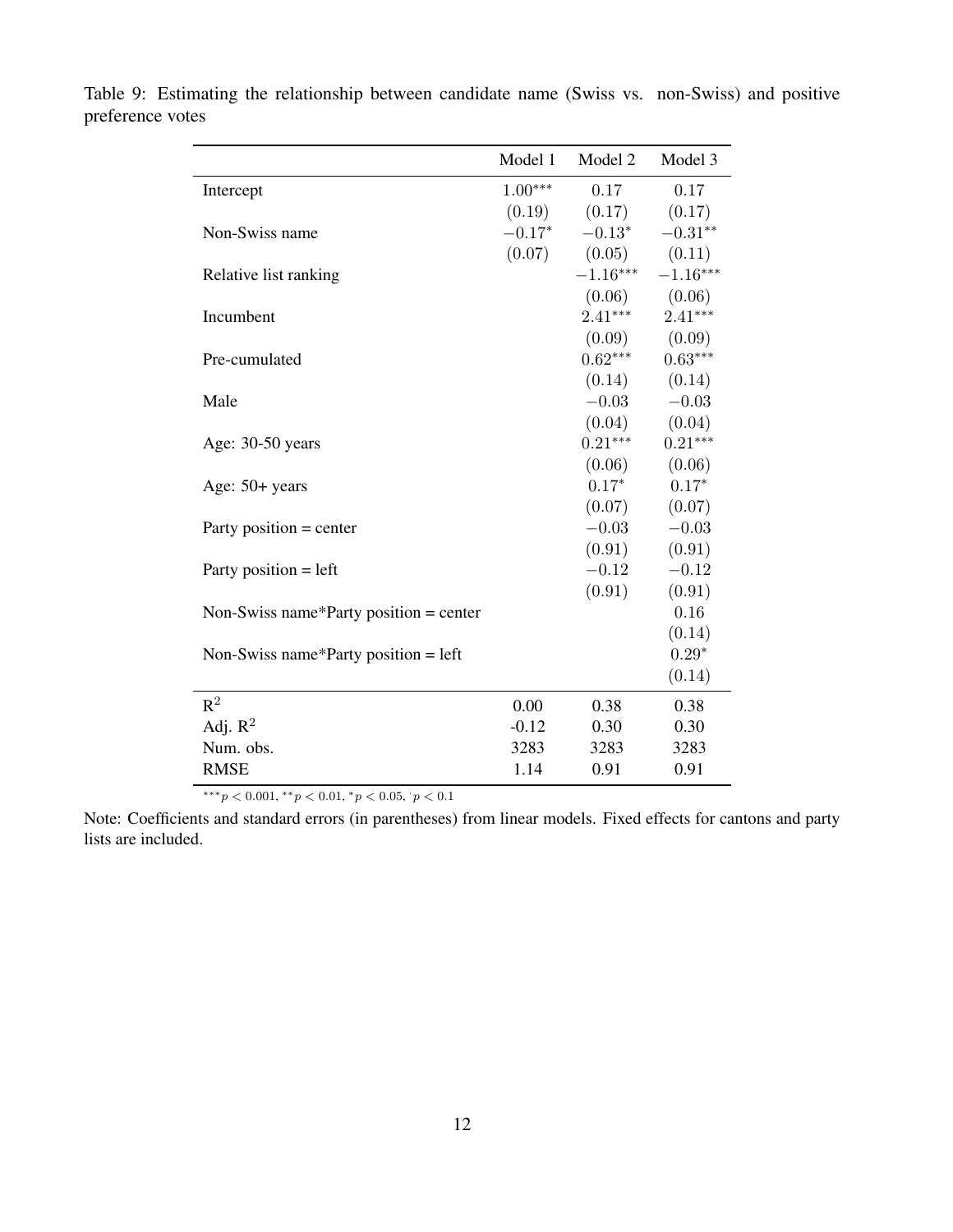| Candidate name               | Mean        | -SE | lower 95% CI upper 95% CI |       |
|------------------------------|-------------|-----|---------------------------|-------|
| Swiss name                   | 0.995 0.004 |     | 0.987                     | 1.004 |
| Non-Swiss name $1.031$ 0.012 |             |     | 1.009                     | 1.054 |

Table 10: Predicted negative preference votes by candidate name (Swiss, non-Swiss)

Note: Predicted values are derived from a linear random intercept model. Control variables and fixed effects for cantons are included.

Figure 2: Predicted values of negative and positive preference votes by candidate name (Swiss, non-Swiss)



Note: Mean predicted values surrounded by 95% confidence intervals. Predicted values are derived from linear random intercept models. Control variables and fixed effects for cantons are included.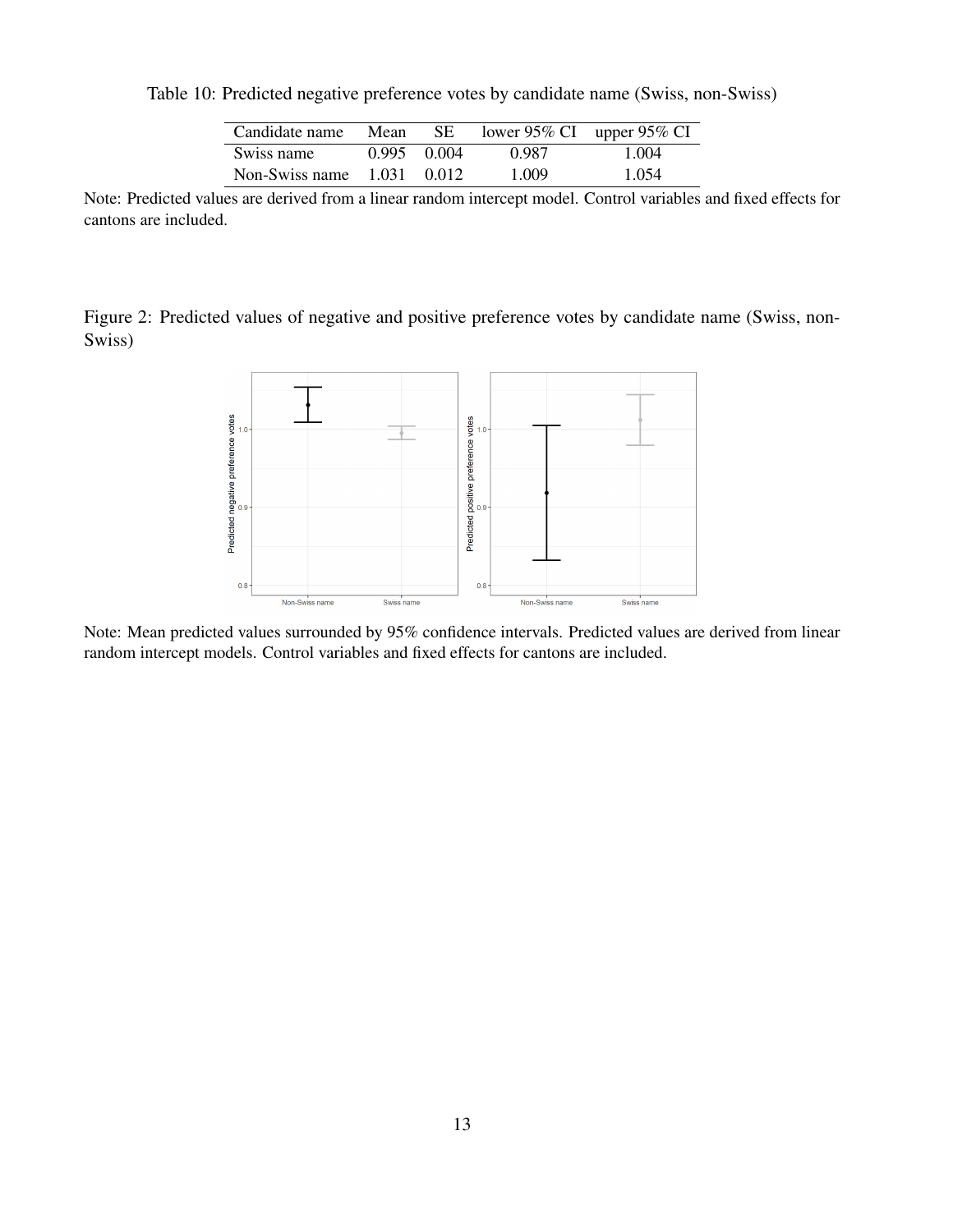|                                               | Model 1    | Model 2            |
|-----------------------------------------------|------------|--------------------|
| Intercept                                     | $0.89***$  | $0.89***$          |
|                                               | (0.06)     | (0.06)             |
| Non-Swiss name, Western                       | $0.03*$    |                    |
|                                               | (0.01)     |                    |
| Non-Swiss name, Non-Western                   | $0.05*$    |                    |
|                                               | (0.02)     |                    |
| Relative list ranking                         | $0.39***$  | $0.39***$          |
|                                               | (0.02)     | (0.02)             |
| Incumbent                                     | $-0.38***$ | $-0.38***$         |
|                                               | (0.02)     | (0.02)             |
| Pre-cumulated                                 | $0.11***$  | $0.11***$          |
|                                               | (0.02)     | (0.02)             |
| Male                                          | $-0.00$    | $-0.00$            |
|                                               | (0.01)     | (0.01)             |
| Age: 31-50 years                              | $-0.00$    | $-0.00$            |
|                                               | (0.01)     | (0.01)             |
| Age 50+ years                                 | 0.02       | 0.02               |
|                                               | (0.01)     | (0.01)             |
| Party position $=$ center                     | $-0.00$    | $-0.00$            |
|                                               | (0.01)     | (0.01)             |
| Party position $=$ left                       | 0.00       | 0.00               |
|                                               | (0.01)     | (0.01)             |
| Number of candidates on party list            | $0.08*$    | $0.08*$            |
|                                               | (0.04)     | (0.04)             |
| Non-Swiss name from German-speaking country   |            | 0.05               |
|                                               |            | (0.03)             |
| Non-Swiss name, from French-speaking country  |            | 0.01               |
|                                               |            | (0.04)             |
| Non-Swiss name, from Italian-speaking country |            | 0.02               |
|                                               |            | (0.03)<br>$0.04**$ |
| Non-Swiss name, from other country            |            | (0.01)             |
|                                               |            |                    |
| <b>AIC</b>                                    | $-115.12$  | $-102.83$          |
| Log Likelihood                                | 89.56      | 85.42              |
| N candidates                                  | 3236       | 3236               |
| N party lists                                 | 352        | 352                |

Table 11: Estimating the relationship between candidate name (different outgroups) and negative preference votes

\*\*\* $p < 0.001$ , \*\* $p < 0.01$ , \* $p < 0.05$ ,  $p < 0.1$ 

Note: Coefficients and standard errors (in parentheses) from linear random intercept models. Fixed effects for cantons are included.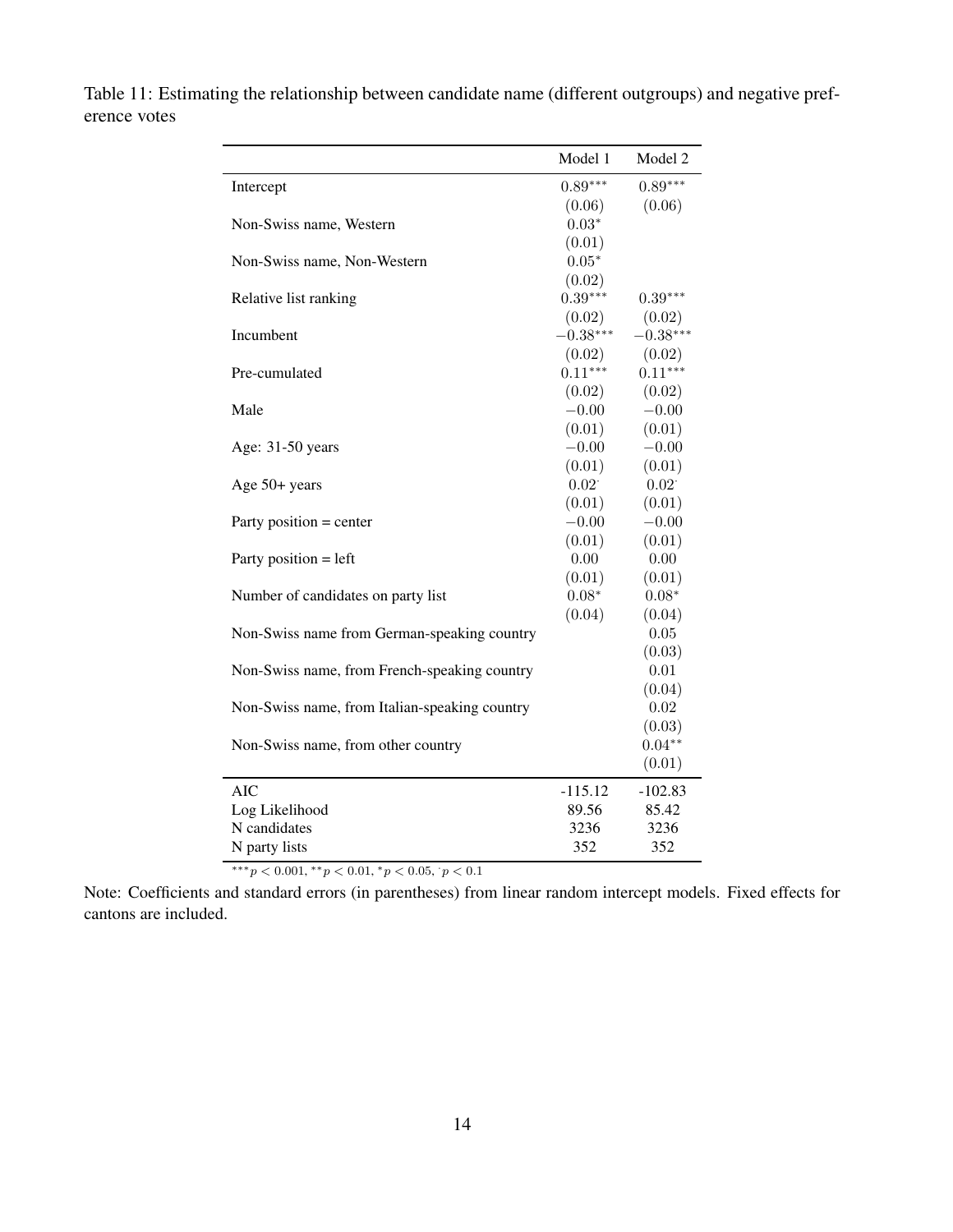



Note: The negative preference votes compared to a Normal Distribution (mean=1, sd= 0.25) and the positive preference votes compared to an Inverse Gaussian Distribution (mean=3, shape=0.8, dispersion=1).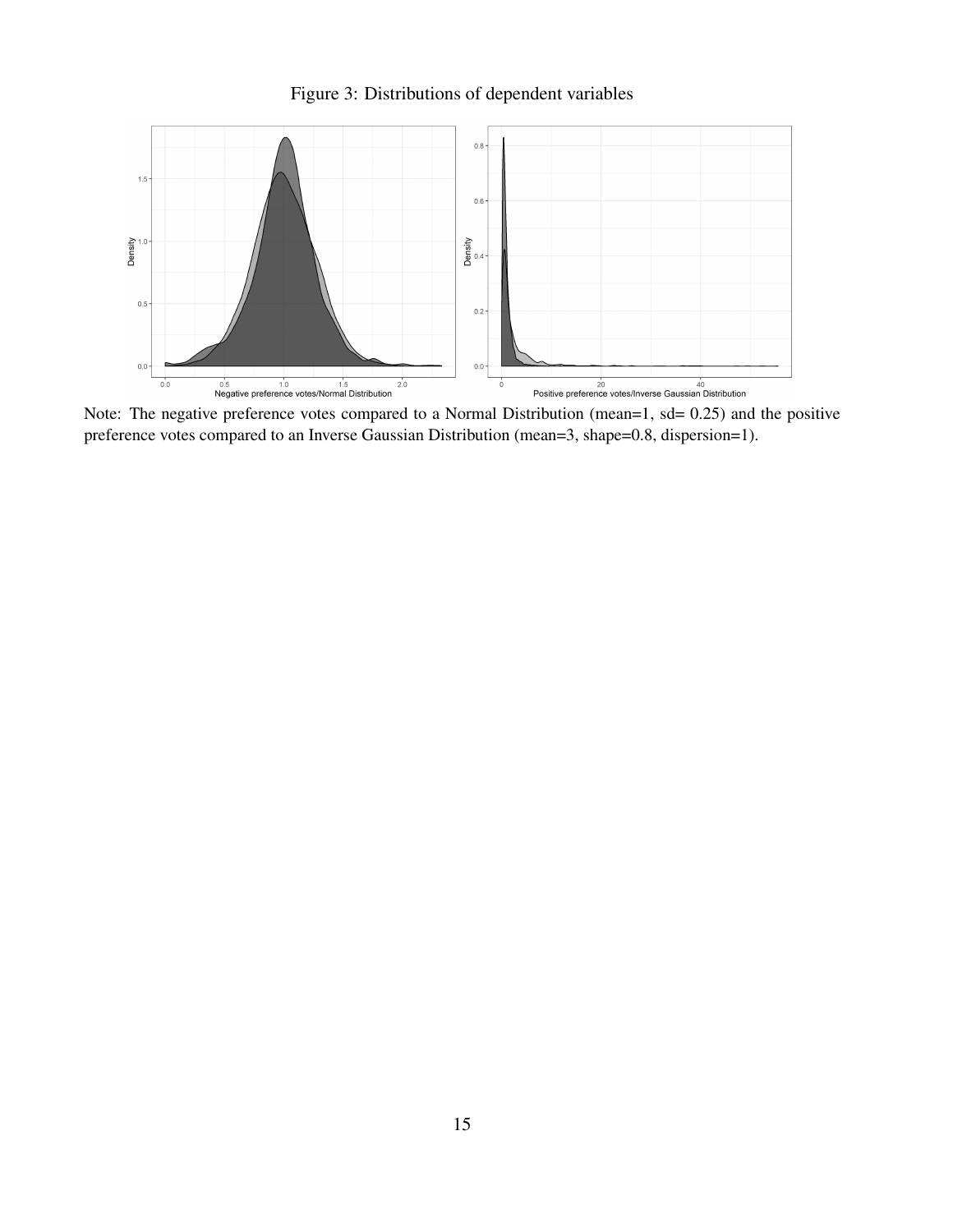|                                            | Model 1    | Model 2    | Model 3           |
|--------------------------------------------|------------|------------|-------------------|
| Non-Swiss name                             | $-0.15**$  | $-0.16***$ | $-0.27**$         |
|                                            | (0.06)     | (0.05)     | (0.09)            |
| Relative list ranking                      |            | $-1.24***$ | $-1.24***$        |
|                                            |            | (0.05)     | (0.05)            |
| Incumbent                                  |            | $1.31***$  | $1.31***$         |
|                                            |            |            | $(0.16)$ $(0.16)$ |
| Pre-cumulated                              |            | $0.37***$  | $0.36***$         |
|                                            |            | (0.08)     | (0.08)            |
| Male                                       |            | $-0.01$    | $-0.01$           |
|                                            |            |            | $(0.03)$ $(0.03)$ |
| Age: 30-50 years                           |            | $-0.15***$ | $-0.16***$        |
|                                            |            | (0.04)     | (0.04)            |
| Age: 50+ years                             |            | $-0.19***$ | $-0.19***$        |
|                                            |            | (0.05)     | (0.05)            |
| Party position $=$ center                  |            | $-0.08$    | $-0.08$           |
|                                            |            | (0.05)     | (0.05)            |
| Party position $=$ left                    |            | $-0.03$    | $-0.06$           |
|                                            |            | (0.05)     | (0.05)            |
| Number of candidates on party list         |            | $-0.53*$   | $-0.53*$          |
|                                            |            | (0.23)     | (0.23)            |
| Non-Swiss name x party position $=$ center |            |            | 0.07              |
|                                            |            |            | (0.12)            |
| Non-Swiss name x party position $=$ left   |            |            | 0.19              |
|                                            |            |            | (0.12)            |
| Intercept                                  | 0.02       | 0.44       | 0.44              |
|                                            | (0.04)     | (0.33)     | (0.33)            |
| <b>AIC</b>                                 | 6221.15    | 5431.66    | 5432.78           |
| Log Likelihood                             | $-3088.58$ | $-2684.83$ | $-2683.39$        |
| N candidates                               | 3263       | 3263       | 3263              |
| N party lists                              | 362        | 362        | 362               |

Table 12: Estimating the relationship between candidate name (Swiss vs. non-Swiss) and positive preference votes

 $***p<0.001, **p<0.01, *p<0.05, p<0.1$ 

Note: Coefficient and standard errors (in parentheses) from random intercept models with an inverse Gaussian distribution and log-link. Fixed effects for cantons are included.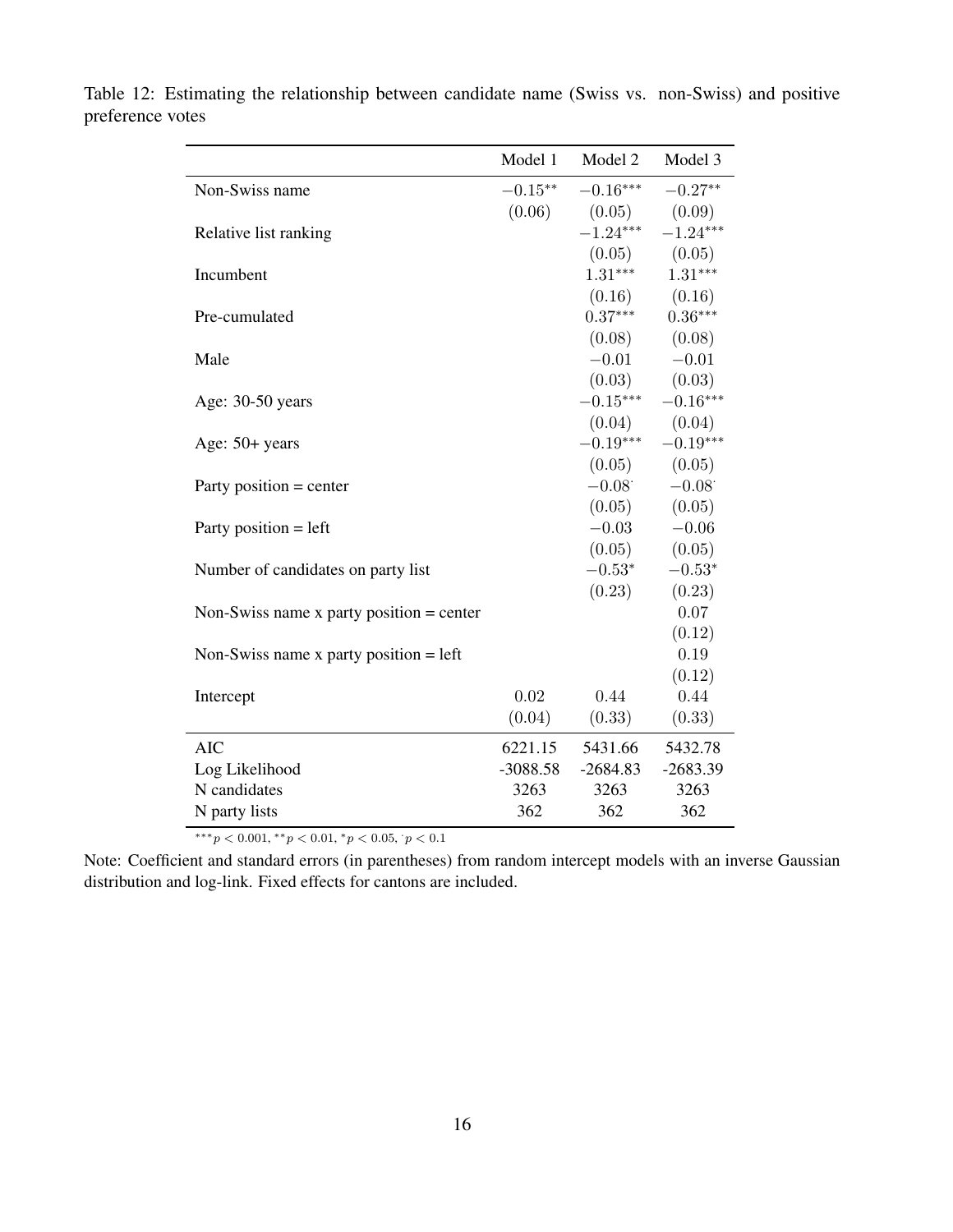| Candidate name               | Mean | SE.         | lower 95% CI upper 95% CI |       |
|------------------------------|------|-------------|---------------------------|-------|
| Swiss name                   |      | 1.012 0.017 | 0.980                     | 1.044 |
| Non-Swiss name $0.919$ 0.044 |      |             | 0.832                     | 1.005 |

Table 13: Predicted positive preference votes by candidate name (Swiss, non-Swiss)

Note: Predicted values are derived from a linear random intercept model. Control variables and fixed effects for cantons are included.

Table 14: Estimating the relationship between candidate name (Swiss vs. non-Swiss) and votes from "cumulation" and "panachage"

|                                    | DV: cumulation | DV: panachage |
|------------------------------------|----------------|---------------|
| Non-Swiss name                     | $-0.12**$      | $-0.19***$    |
|                                    | (0.05)         | (0.04)        |
| Relative list ranking              | $-1.49***$     | $-1.29***$    |
|                                    | (0.06)         | (0.05)        |
| Incumbent                          | $1.32***$      | $1.42***$     |
|                                    | (0.16)         | (0.17)        |
| Pre-cumulated                      | $-0.76***$     | $0.40***$     |
|                                    | (0.17)         | (0.08)        |
| Male                               | $-0.00$        | $-0.00$       |
|                                    | (0.04)         | (0.03)        |
| Age: 31-50 years                   | $0.09**$       | $-0.14***$    |
|                                    | (0.04)         | (0.04)        |
| Age: $50+$ years                   | $0.07*$        | $-0.19***$    |
|                                    | (0.04)         | (0.04)        |
| Party position $=$ center          | $-0.17***$     | $-0.10***$    |
|                                    | (0.04)         | (0.04)        |
| Party position $=$ left            | $-0.07*$       | $-0.02$       |
|                                    | (0.04)         | (0.04)        |
| Number of candidates on party list | $-0.39*$       | $-0.56***$    |
|                                    | (0.21)         | (0.20)        |
| Intercept                          | $1.24***$      | $1.16***$     |
|                                    | (0.30)         | (0.29)        |
| Num. obs.                          | 2831           | 3170          |
| Nagelkerke $R^2$                   | 0.28           | 0.26          |
| Generalized AIC                    | 6360.39        | 5565.64       |

 $***p<0.01, **p<0.05, *p<0.1$ 

Note: Coefficients and standard errors (in parentheses) from random intercept models with a zero-inflated inverse Gaussian distribution and log-link. Fixed effects for cantons are included.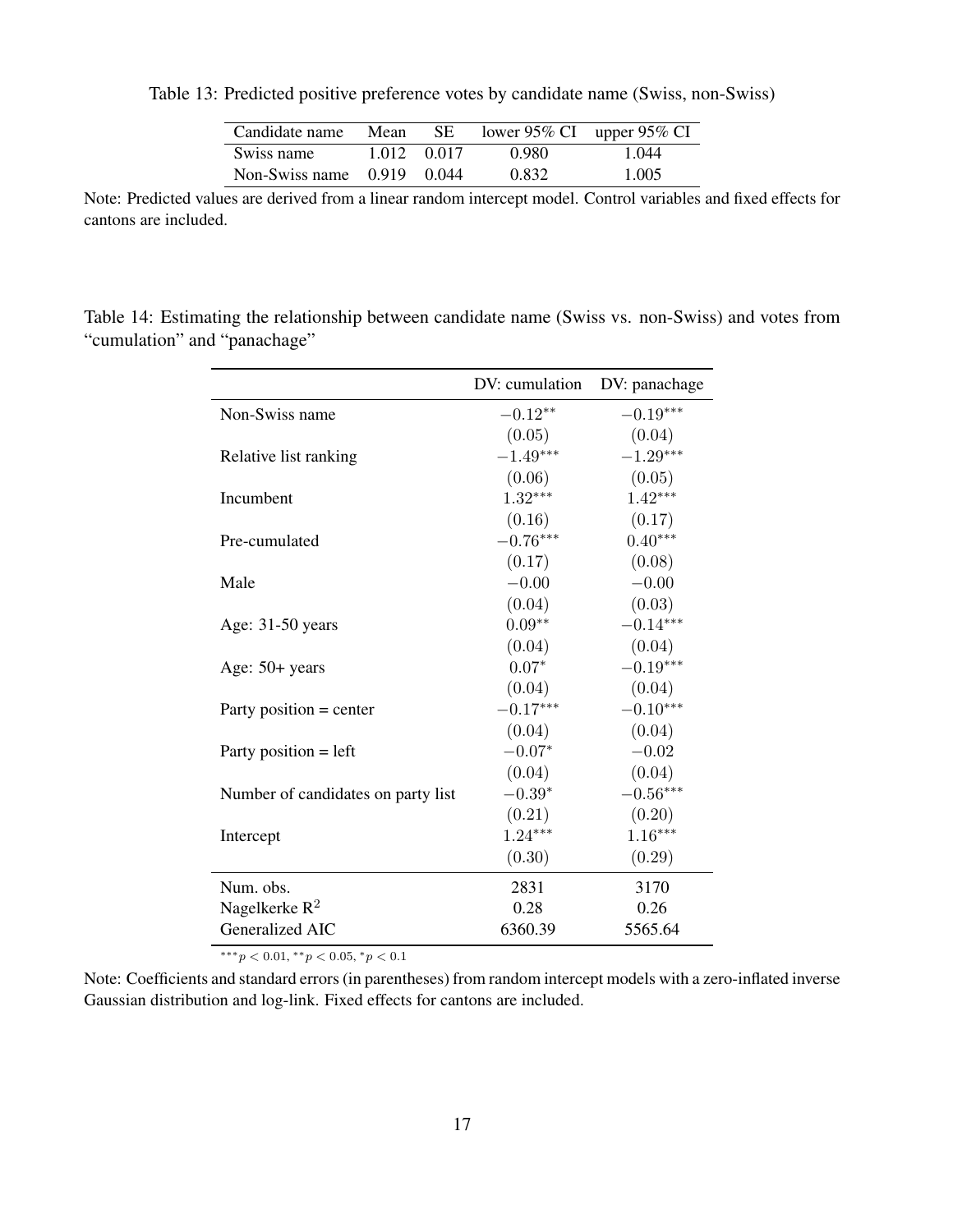|                                               | Model 1    | Model 2    |
|-----------------------------------------------|------------|------------|
| Intercept                                     | $1.12***$  | $0.63***$  |
|                                               | (0.34)     | (0.06)     |
| Non-Swiss name, Western                       | $-0.19***$ |            |
|                                               | (0.05)     |            |
| Non-Swiss name, Non-Western                   | $-0.12$    |            |
|                                               | (0.07)     |            |
| Relative list ranking                         | $-1.24***$ | $-1.22***$ |
|                                               | (0.05)     | (0.05)     |
| Incumbent                                     | $1.31***$  | $1.32***$  |
|                                               | (0.16)     | (0.16)     |
| Pre-cumulated                                 | $0.37***$  | $0.36***$  |
|                                               | (0.08)     | (0.09)     |
| Male                                          | $-0.01$    | 0.00       |
|                                               | (0.03)     | (0.03)     |
| Age: 30-50 years                              | $-0.15***$ | $-0.16***$ |
|                                               | (0.04)     | (0.04)     |
| Age 50+ years                                 | $-0.19***$ | $-0.20***$ |
|                                               | (0.05)     | (0.05)     |
| Party position $=$ center                     | $-0.08$    | $-0.08$    |
|                                               | (0.05)     | (0.05)     |
| Party position $=$ left                       | $-0.03$    | $-0.02$    |
|                                               | (0.05)     | (0.05)     |
| Number of candidates on party list            | $-0.53*$   | $-0.18***$ |
|                                               | (0.23)     | (0.02)     |
| Non-Swiss name from German-speaking country   |            | $-0.30**$  |
|                                               |            | (0.10)     |
| Non-Swiss name, from French-speaking country  |            | 0.03       |
|                                               |            | (0.17)     |
| Non-Swiss name, from Italian-speaking country |            | $-0.21$    |
|                                               |            | (0.11)     |
| Non-Swiss name, from other country            |            | $-0.16**$  |
|                                               |            | (0.05)     |
| <b>AIC</b>                                    | 5433.14    | 5429.17    |
| Log Likelihood                                | $-2684.57$ | $-2698.58$ |
| N candidates                                  | 3263       | 3263       |
| N party lists                                 | 362        | 362        |
|                                               |            |            |

Table 15: Estimating the relationship between candidate name (different outgroups) and positive preference votes

 $***p<0.001, **p<0.01, *p<0.05, p<0.1$ 

Coefficient and standard errors (in parentheses) from random intercept models with an inverse Gaussian distribution and log-link. Fixed effects for cantons are included.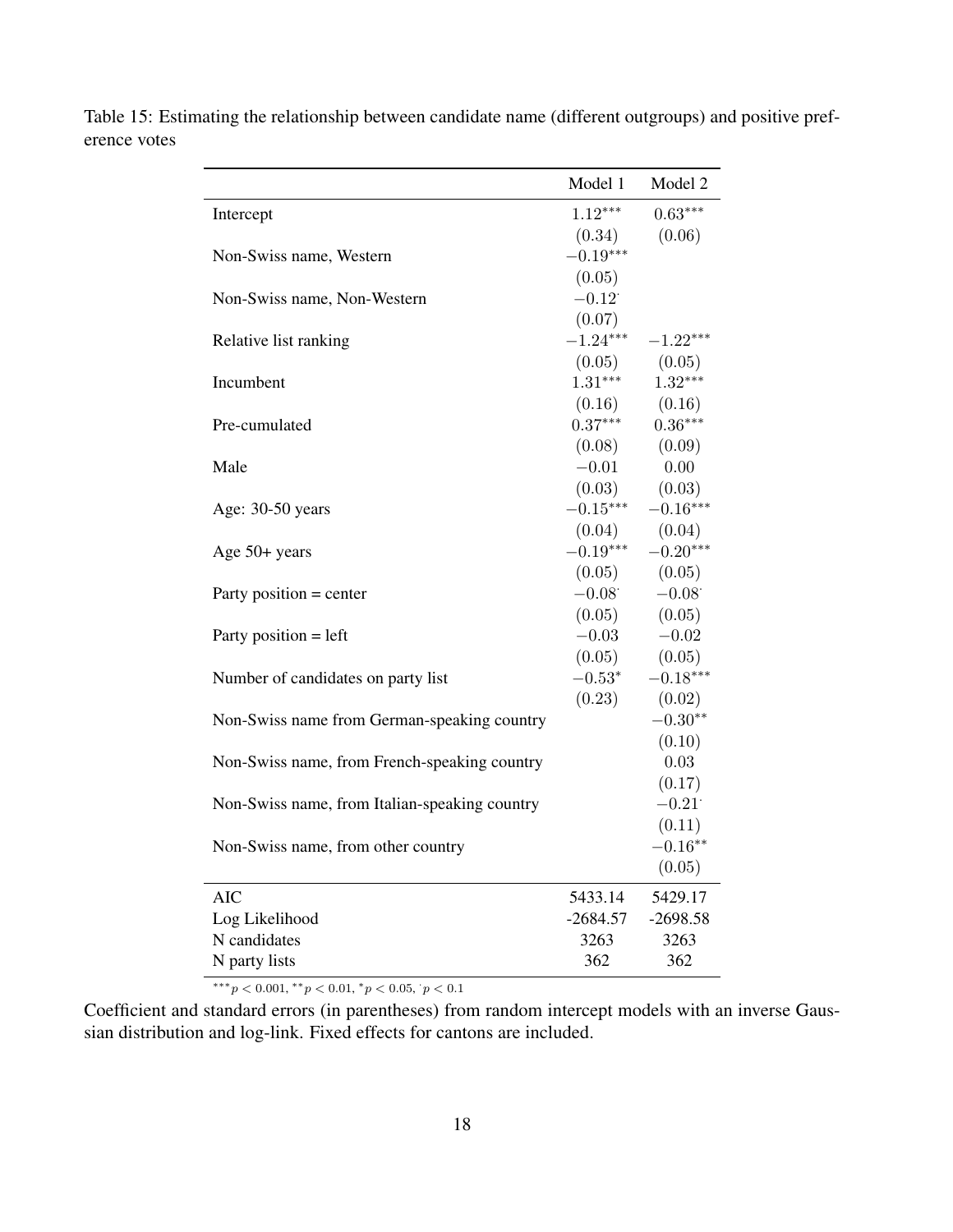### <span id="page-20-0"></span>D Robustness Checks

|        | Table 16: Candidates with a migration background and with roots abroad, results from candidate |  |  |  |  |  |
|--------|------------------------------------------------------------------------------------------------|--|--|--|--|--|
| survey |                                                                                                |  |  |  |  |  |

| Name         | Migration background (definition BFS)                           | n  | <b>Share</b> |
|--------------|-----------------------------------------------------------------|----|--------------|
| <b>Swiss</b> | With migration background                                       | 9  | 0.08         |
| <b>Swiss</b> | Without migration background, him/her or one parent born abroad | 18 | 0.17         |
| <b>Swiss</b> | Without migration background, no origins abroad indicated       | 80 | 0.75         |
| Non-Swiss    | With migration background                                       | 61 | 0.59         |
| Non-Swiss    | Without migration background, naturalized                       |    | 0.01         |
| Non-Swiss    | Without migration background, him/her or one parent born abroad | 27 | 0.26         |
| Non-Swiss    | Without migration background, no origins abroad indicated       |    | 0.14         |

Note: In this table "people with a migration background" are defined according to the official definition of the Swiss Federal Statistical Office (BFS). They use a relatively narrow definition. According to this definition, persons with a migration background living in Switzerland can be both Swiss nationals and foreigners, and they can be first and second generation immigrants. Our focus being on Swiss nationals only (as only they can vote and run for office in national elections), the definition of a first-generation person with a migration background includes individuals born outside of Switzerland who have either become Swiss by naturalization or were Swiss at birth with both parents foreign-born. A second-generation person with a migration background is born in Switzerland: she/he was either Swiss at birth with both parents foreign-born or she/he became Swiss by naturalization having a foreign-born mother or father (or both). We specify in the table the elements that show the roots abroad in more detail (e.g., born abroad, parents born abroad, naturalized).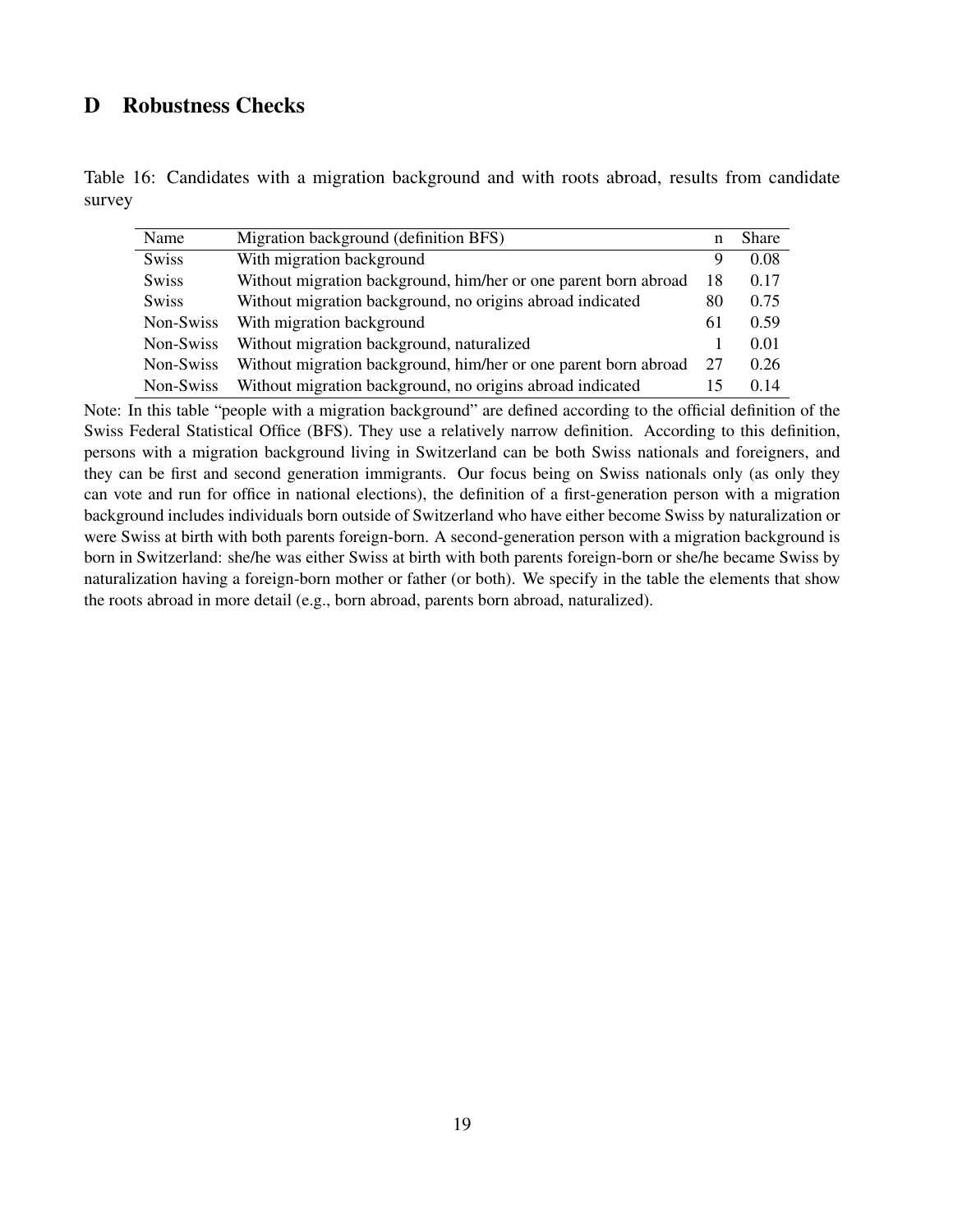|                                              | DV: negative preference votes | DV: positive preference votes |
|----------------------------------------------|-------------------------------|-------------------------------|
| Intercept                                    | $0.93***$                     | $1.17***$                     |
|                                              | (0.04)                        | (0.03)                        |
| Relative list ranking                        | $0.63***$                     | $-1.55***$                    |
|                                              | (0.01)                        | (0.01)                        |
| Incumbent                                    | $-0.27***$                    | $2.26***$                     |
|                                              | (0.01)                        | (0.02)                        |
| Pre-cumulated                                | $0.15***$                     | $0.27***$                     |
|                                              | (0.01)                        | (0.01)                        |
| Male                                         | $-0.00$                       | $-0.03***$                    |
|                                              | (0.01)                        | (0.01)                        |
| Age: 30-50 years                             | $-0.00$                       | $-0.14***$                    |
|                                              | (0.01)                        | (0.01)                        |
| Age: 50+ years                               | $0.02***$                     | $-0.07***$                    |
|                                              | (0.01)                        | (0.01)                        |
| Party position = center                      | $-0.00$                       | $0.08***$                     |
|                                              | (0.01)                        | (0.01)                        |
| Party position $=$ left                      | $0.02**$                      | 0.01                          |
|                                              | (0.01)                        | (0.01)                        |
| Non-Swiss name                               | $0.19***$                     | $-0.29***$                    |
|                                              | (0.02)                        | (0.02)                        |
| Number of candidates on party list           | $0.01^{\ast}$                 | $-0.02***$                    |
|                                              | (0.00)                        | (0.00)                        |
| Degree of urbanization: intermediate density | $-0.00$                       | 0.00                          |
|                                              | (0.01)                        | (0.01)                        |
| Degree of urbanization: thinly populated     | 0.00                          | $-0.00$                       |
|                                              | (0.01)                        | (0.02)                        |
| Language region municipality: French         | 0.01                          | $-0.01$                       |
|                                              | (0.03)                        | (0.03)                        |
| Language region municipality: Italian        | $0.00\,$                      | $-0.01$                       |
|                                              | (0.05)                        | (0.07)                        |
| Language region municipality: Romantsch      | $0.00\,$                      | $-0.00$                       |
|                                              | (0.04)                        | (0.06)                        |
| $Religion = Catholic$                        | 0.00                          | $-0.00$                       |
|                                              | (0.01)                        | (0.01)                        |
| Social assistance rate                       | $-0.00$                       | $0.00\,$                      |
|                                              | (0.00)                        | (0.00)                        |
| Crime rate                                   | $-0.00$                       | $-0.00$                       |
|                                              | (0.00)                        | (0.00)                        |
| Conservative attitudes                       | $0.00\,$                      | $-0.00$                       |
|                                              | (0.00)                        | (0.01)                        |

Table 17: Estimating the relationship between candidate name (Swiss vs. non-Swiss) and negative / positive preference votes, local level variation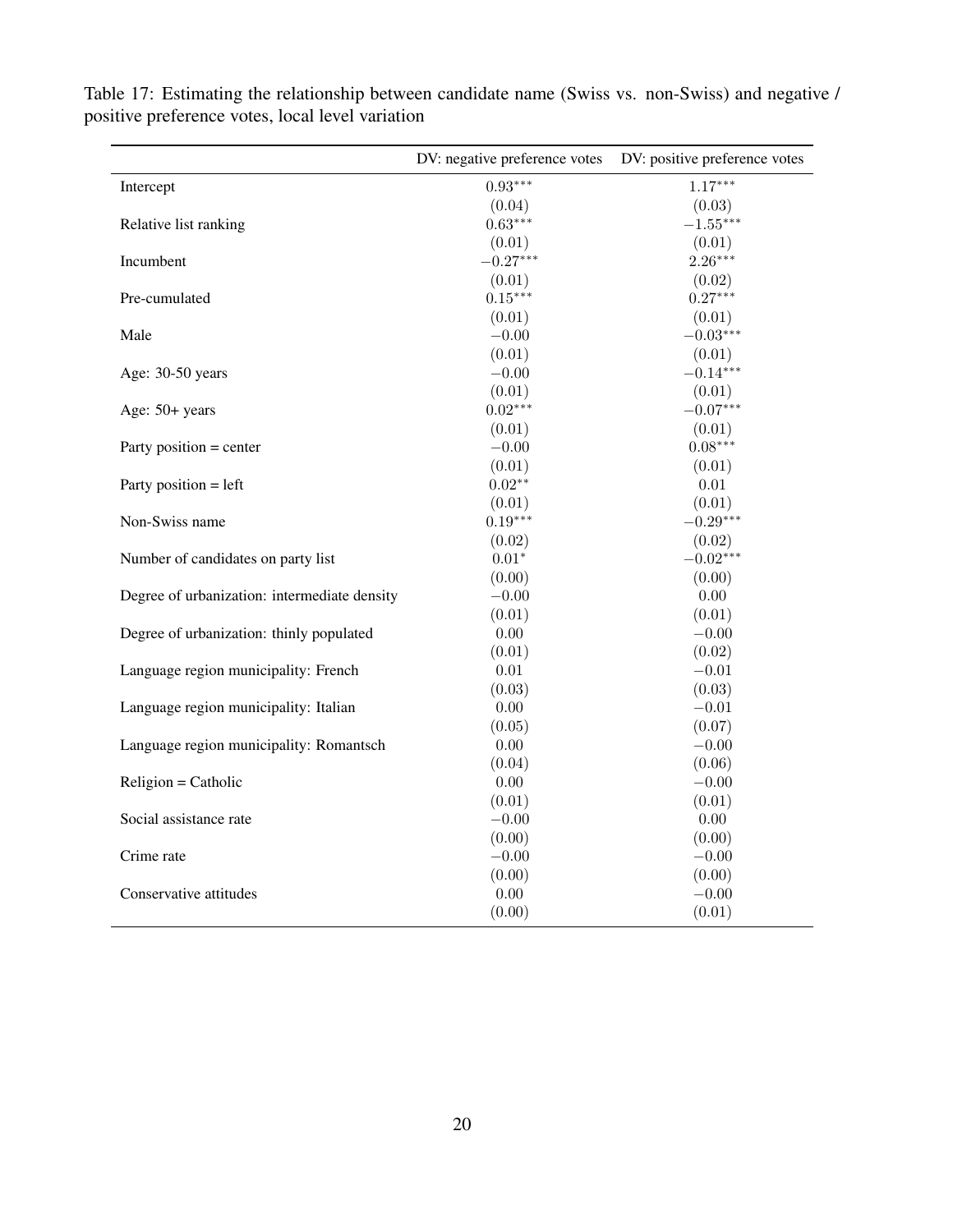| DV: Negative preference votes | DV: Positive preference votes |
|-------------------------------|-------------------------------|
| 0.05                          | $-0.10$                       |
| (0.11)                        | (0.14)                        |
| $-0.13***$                    | $0.11***$                     |
| (0.02)                        | (0.03)                        |
| $-0.17***$                    | $0.16***$                     |
| (0.02)                        | (0.02)                        |
| $-0.56**$                     | $0.82***$                     |
| (0.19)                        | (0.23)                        |
| 607694.30                     | 1148608.21                    |
| $-303803.15$                  | $-574260.10$                  |
| 196303                        | 286332                        |
| 1145                          | 1146                          |
| 330                           | 340                           |
|                               |                               |

 $***p<0.001, **p<0.01, *p<0.05, p<0.1$ 

Note: Coefficients and standard errors (in parentheses) from linear random intercept models (with crossclassified random effects). Fixed effects for cantons are included. 196,303 candidate-municipality observations are included in the model with negative preference votes as the dependent variable (party lists that have not received any negative preference votes by voters in a municipality are not considered); and 286,332 candidatemunicipality observations are included in the model with the dependent variable positive preference votes (party lists that have not received any positive preference votes by voters in a municipality are not considered).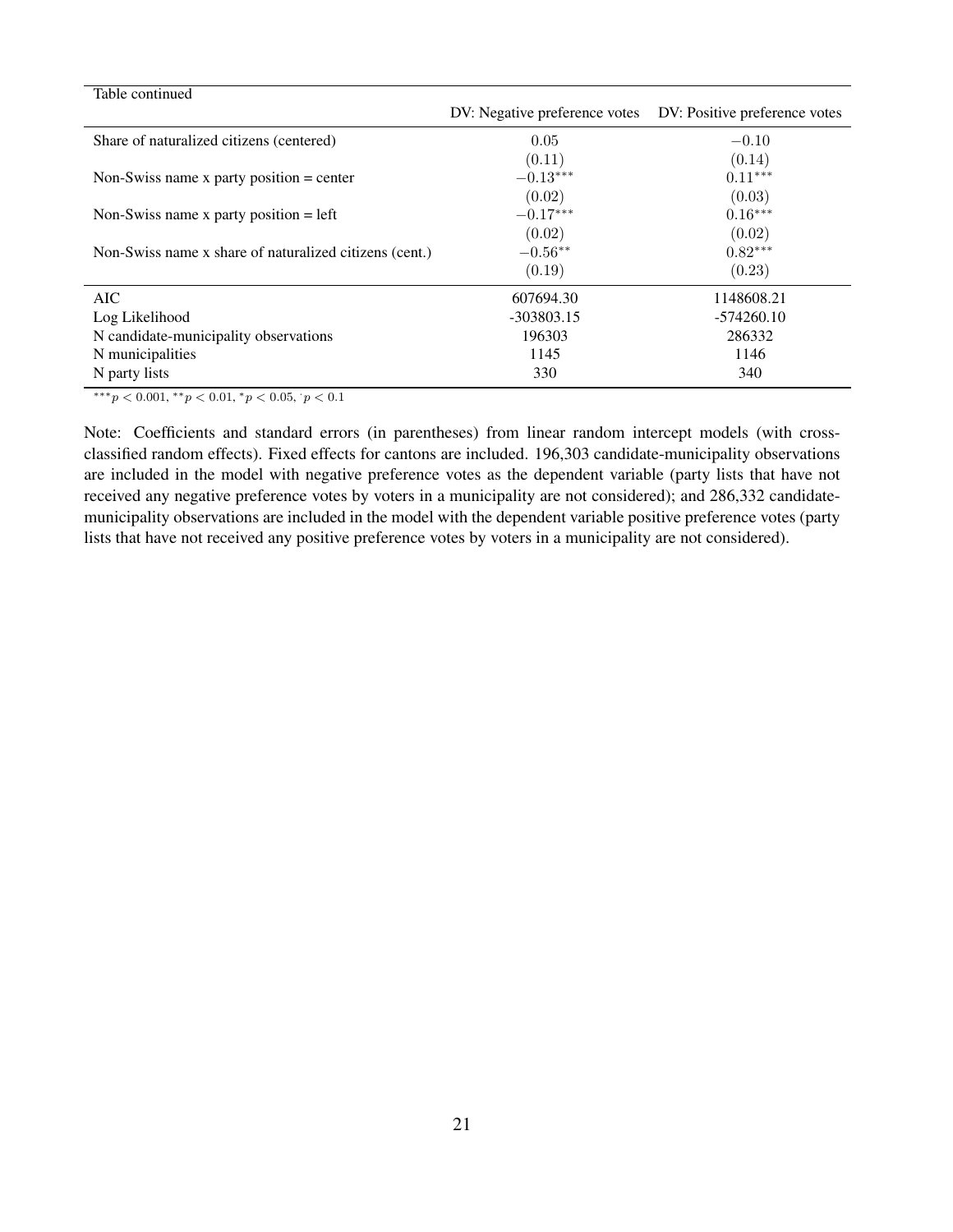Figure 4: Interaction effect of candidate name (Swiss, non-Swiss) and the share of naturalized citizens in the municipality on negative and positive preference votes



Note: Mean predicted values surrounded by 95% confidence intervals.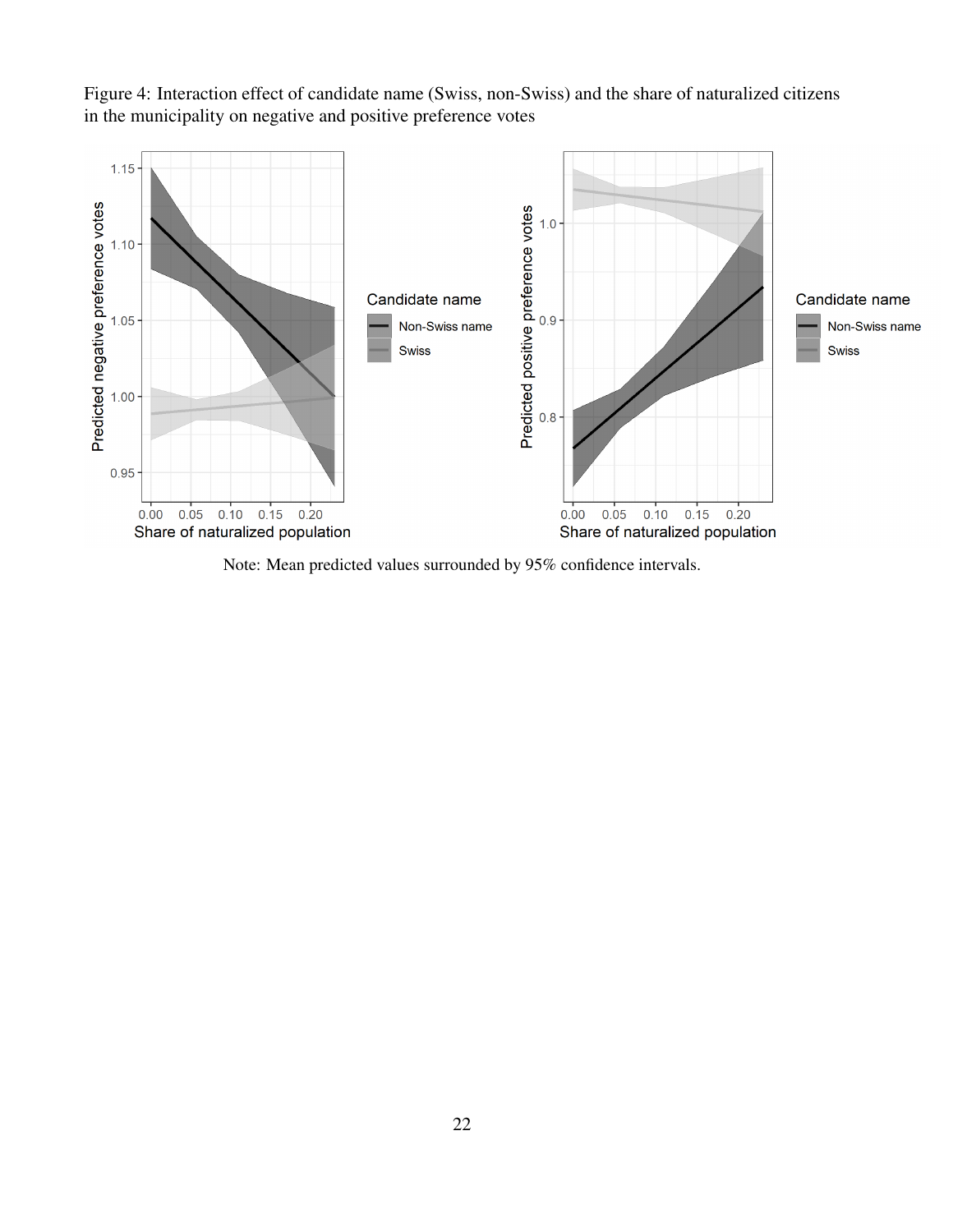|                                     | DV: Negative preference votes | DV: Positive preference votes |
|-------------------------------------|-------------------------------|-------------------------------|
| Intercept                           | $1.00***$                     | $-0.04$                       |
|                                     | (0.01)                        | (0.05)                        |
| Non-Swiss name                      | $0.03**$                      | $-0.17***$                    |
|                                     | (0.01)                        | (0.05)                        |
| Relative list ranking               | $0.39***$                     | $-1.21***$                    |
|                                     | (0.01)                        | (0.05)                        |
| Incumbent                           | $-0.37***$                    | $1.33***$                     |
|                                     | (0.02)                        | (0.16)                        |
| Pre-cumulated                       | $0.12***$                     | $0.36^{\ast\ast\ast}$         |
|                                     | (0.02)                        | (0.09)                        |
| Male                                | $-0.00$                       | $-0.00$                       |
|                                     | (0.01)                        | (0.03)                        |
| Age: 30-50 years                    | 0.00                          | $-0.16***$                    |
|                                     | (0.01)                        | (0.04)                        |
| Age: $50+$ years                    | $0.02*$                       | $-0.20***$                    |
|                                     | (0.01)                        | (0.05)                        |
| Party position $=$ center           | $-0.00$                       | $-0.09*$                      |
|                                     | (0.01)                        | (0.05)                        |
| Party position $=$ left             | 0.00                          | $-0.02$                       |
|                                     | (0.01)                        | (0.05)                        |
| District magnitude                  | $0.00**$                      | $-0.02***$                    |
|                                     | (0.00)                        | (0.00)                        |
| Non-Swiss name x district magnitude | $-0.00*$                      | $-0.00$                       |
|                                     | (0.00)                        | (0.00)                        |
| <b>AIC</b>                          | $-230.94$                     | 5435.76                       |
| Log Likelihood                      | 129.47                        | $-2703.88$                    |
| N candidates                        | 3236                          | 3263                          |
| N party lists                       | 352                           | 362                           |

Table 18: Estimating the relationship between candidate name (Swiss vs. non-Swiss) and negative / positive preference votes, with district magnitude

 $***p<0.001, **p<0.01, *p<0.05, p<0.1$ 

Note: Coefficients and standard errors (in parentheses) from a linear random intercept models (negative preference votes) and a random intercept model with an inverse Gaussian distribution and log-link (positive preference votes).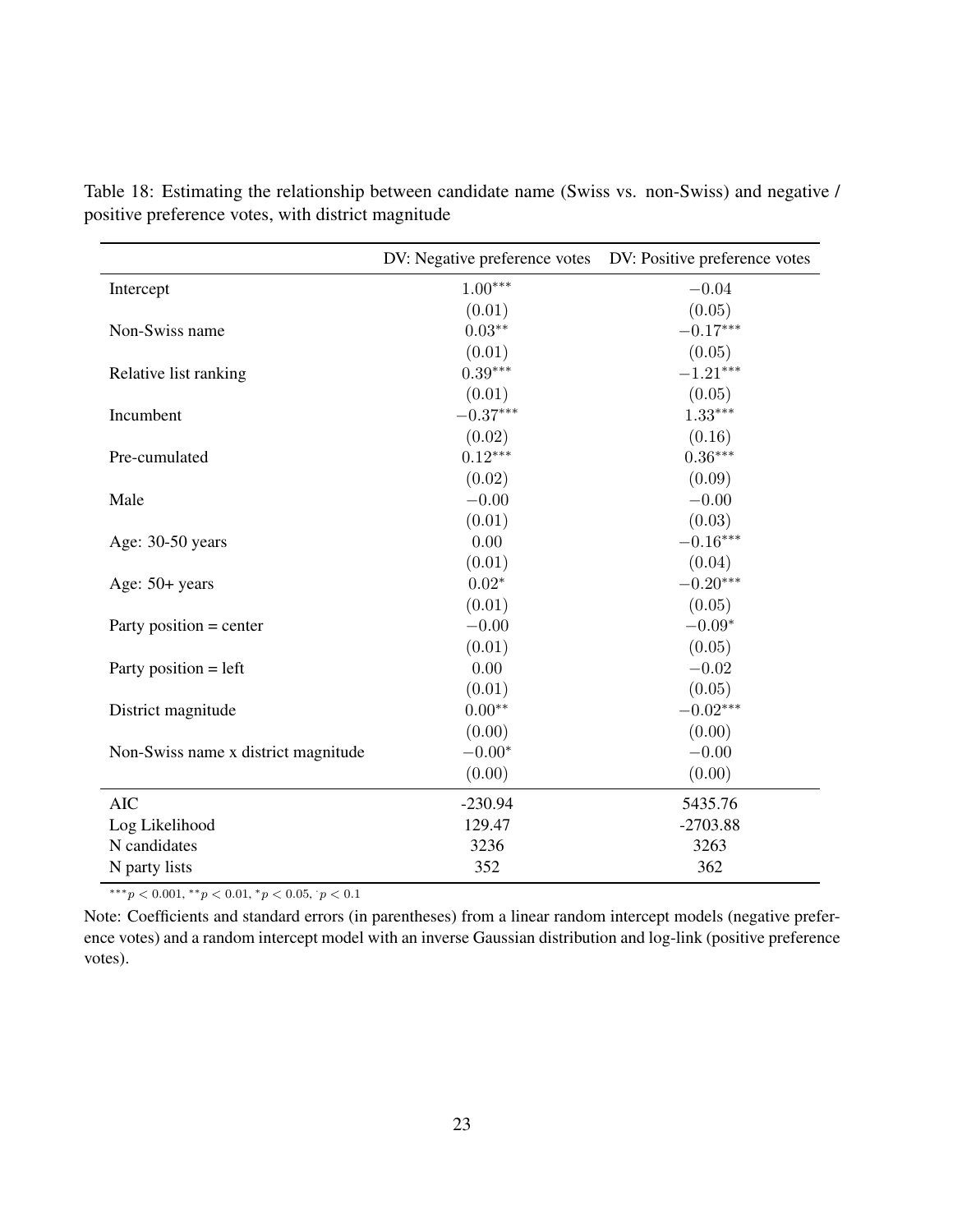Figure 5: Interaction effect of candidate name (Swiss, non-Swiss) and district magnitude on negative and positive preference votes



Note: Mean predicted values surrounded by 95% confidence intervals.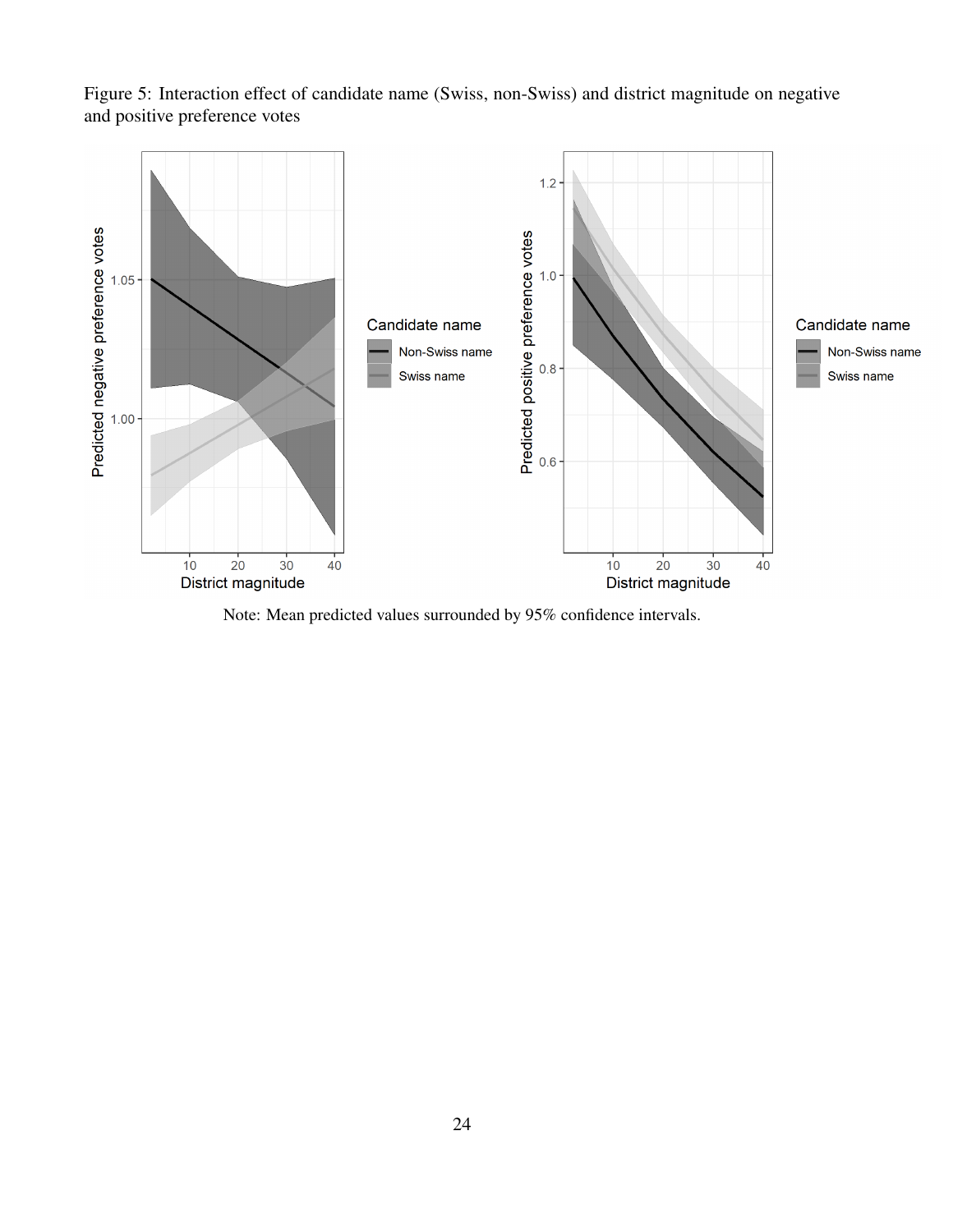|                                    | DV: negative preference votes | DV: positive preference votes |
|------------------------------------|-------------------------------|-------------------------------|
| Intercept                          | $0.88***$                     | $0.66*$                       |
|                                    | (0.06)                        | (0.29)                        |
| Non-Swiss name                     | $0.04**$                      | $-0.18***$                    |
|                                    | (0.01)                        | (0.04)                        |
| Relative list ranking              | $0.37***$                     | $-1.25***$                    |
|                                    | (0.02)                        | (0.06)                        |
| Incumbent                          | $-0.37***$                    | $1.37***$                     |
|                                    | (0.02)                        | (0.17)                        |
| Pre-cumulated                      | $0.11***$                     | $0.36***$                     |
|                                    | (0.02)                        | (0.08)                        |
| Male                               | $-0.01$                       | $-0.02$                       |
|                                    | (0.01)                        | (0.03)                        |
| Age: 31-50 years                   | $0.01\,$                      | $-0.18***$                    |
|                                    | (0.01)                        | (0.04)                        |
| Age: $50+$ years                   | $0.04**$                      | $-0.22***$                    |
|                                    | (0.01)                        | (0.04)                        |
| $Professor = medium-skilled$       | 0.02                          | $-0.14***$                    |
|                                    | (0.01)                        | (0.04)                        |
| $Professor = low-skilled$          | $0.04***$                     | $-0.15***$                    |
|                                    | (0.01)                        | (0.05)                        |
| Party position $=$ center          | $-0.01$                       | $-0.06$                       |
|                                    | (0.01)                        | (0.05)                        |
| Party position $=$ left            | $-0.00$                       | $-0.01$                       |
|                                    | (0.01)                        | (0.05)                        |
| Number of candidates on party list | 0.07                          | $-0.61**$                     |
|                                    | (0.04)                        | (0.19)                        |
| <b>AIC</b>                         | $-131.60$                     | 4654.03                       |
| Log Likelihood                     | 98.80                         | $-2294.01$                    |
| N candidates                       | 2839                          | 2865                          |
| N party lists                      | 348                           | 358                           |

Table 19: Estimating the relationship between candidate name (Swiss vs. non-Swiss) and negative / positive preference votes, with profession

 $***p<sub>0.001</sub>, **p<sub>0.01</sub>, *p<sub>0.05</sub>, p<sub>0.1</sub>$ 

Note: Coefficients and standard errors (in parentheses) from a linear random intercept model (DV negative preference votes) and from a random intercept model with an inverse Gaussian distribution and log-link (DV positive preference votes). Fixed effects for cantons are included.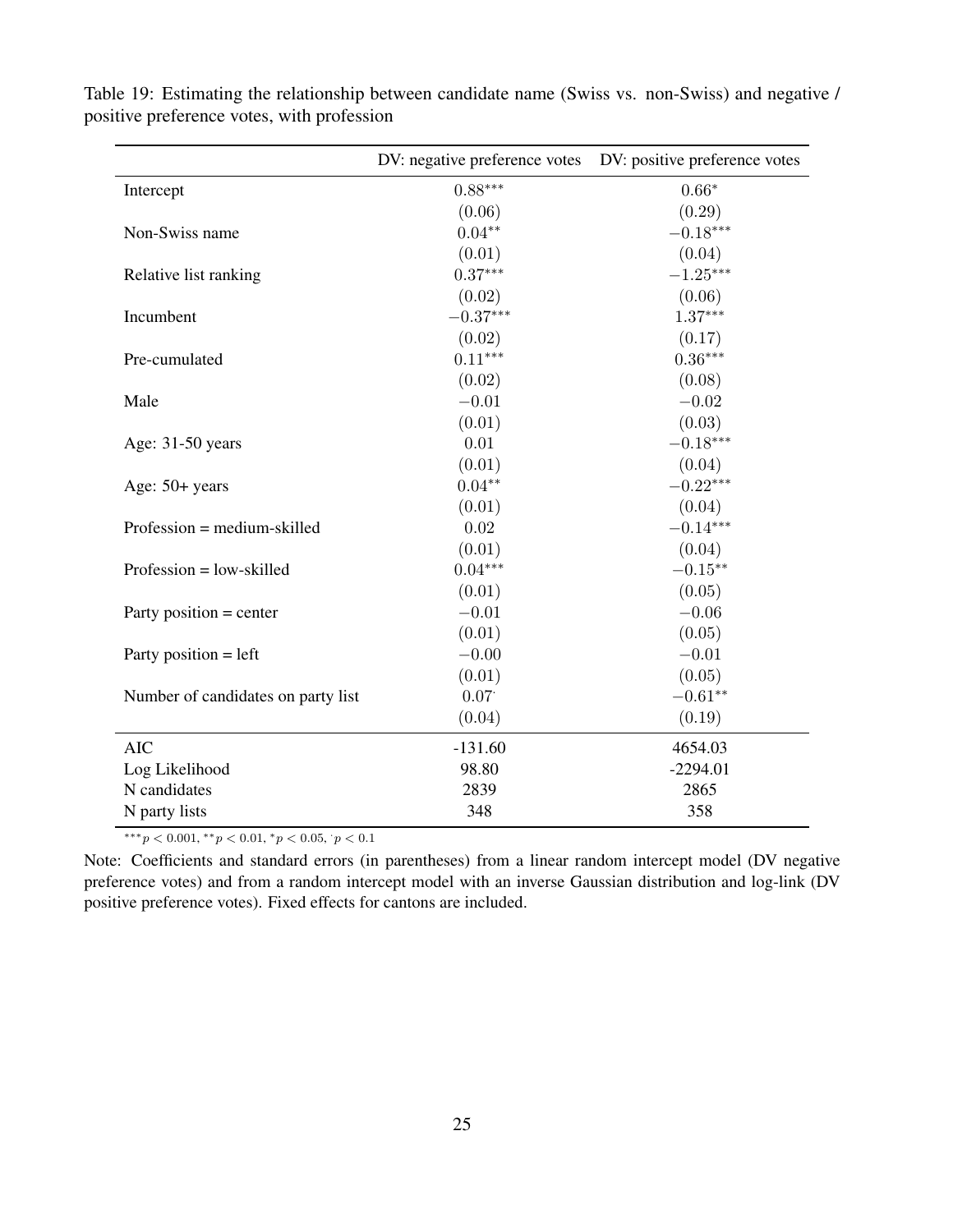|                               | Right          | Center         | Left    |
|-------------------------------|----------------|----------------|---------|
| <b>Swiss</b>                  | 1056           | 1011           | 796     |
|                               | (91.90)        | (88.20)        | (80.60) |
| Hispanic                      | 11             | 15             | 31      |
|                               | (1.00)         | (1.30)         | (3.10)  |
| Eastern European              | 11             | 4              | 15      |
|                               | (1.00)         | (0.30)         | (1.50)  |
| Southern European             | 18             | 19             | 23      |
|                               | (1.60)         | (1.70)         | (2.30)  |
| Yugoslavian                   | 5              | 6              | 6       |
|                               | (0.40)         | (0.50)         | (0.60)  |
| Albanian                      | 5              | 13             | 12      |
|                               | (0.40)         | (1.10)         | (1.20)  |
| Western European/Nordic/Anglo | 30             | 54             | 44      |
|                               | (2.60)         | (4.70)         | (4.50)  |
| Indian                        | 2              | 4              | 8       |
|                               | (0.20)         | (0.30)         | (0.80)  |
| Eastern Asian                 | 1              | 1              | 7       |
|                               | (0.10)         | (0.10)         | (0.70)  |
| Arabic                        | 4              | 9              | 14      |
|                               | (0.30)         | (0.80)         | (1.40)  |
| <b>Central Asian</b>          | 0.00           | 1              | 0.00    |
|                               | (0.00)         | (0.10)         | (0.00)  |
| Turkish/Kurdish               | 4              | 3              | 20      |
|                               | (0.30)         | (0.30)         | (2.00)  |
| (Other) African               | 0.00           | $\overline{2}$ | 7       |
|                               | (0.00)         | (0.20)         | (0.70)  |
| Unknown                       | $\overline{c}$ | 4              | 5       |
|                               | (0.20)         | (0.30)         | (0.50)  |

Table 20: Origin of candidate names, by ideological position of party

Source: Own coding based on the online databases RSS, "forebears" and "worldnames." Number of candidates with name of that origin and their share (in parentheses).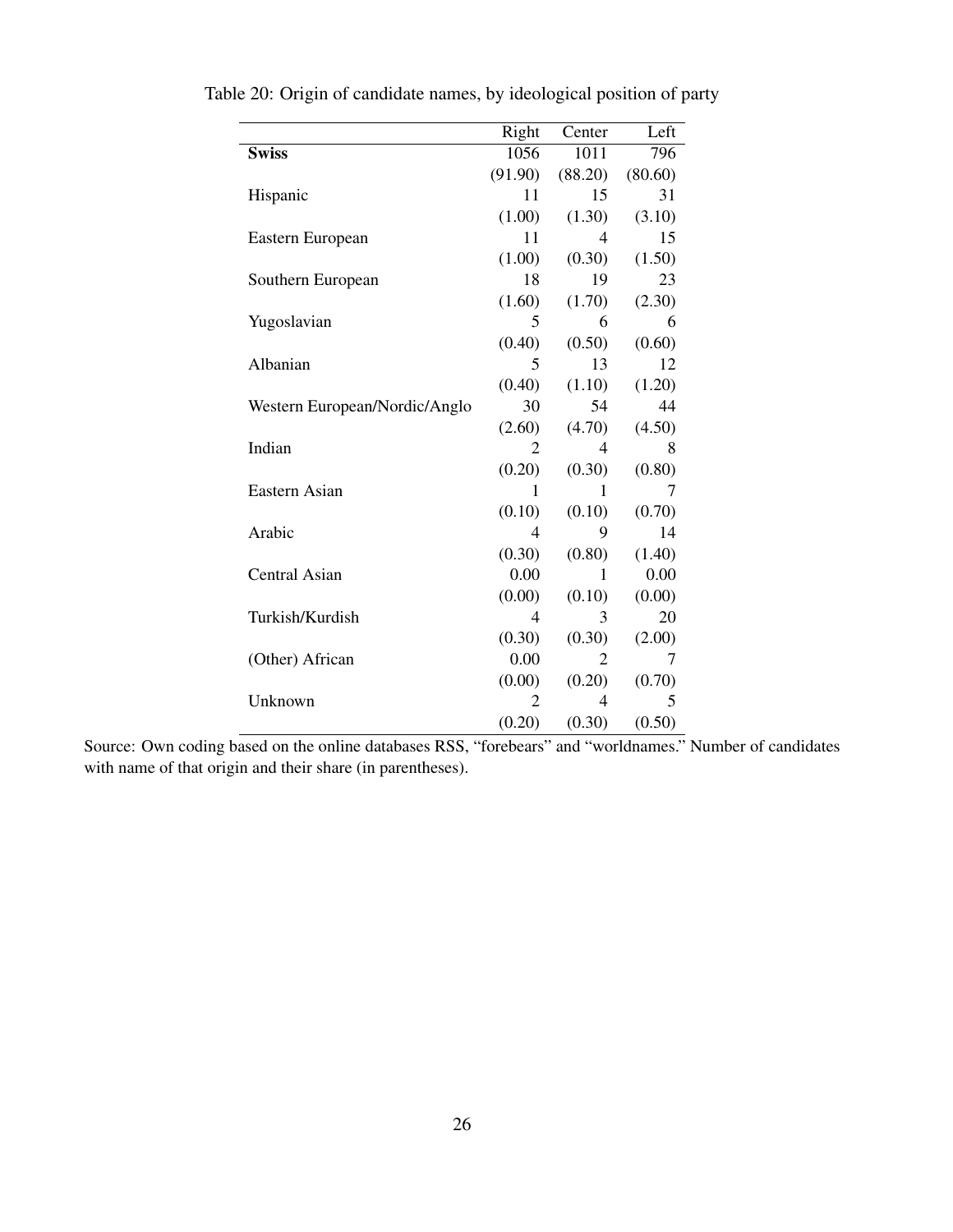|                                        | Model 1   | Model 2        | Model 3    |
|----------------------------------------|-----------|----------------|------------|
| Intercept                              | $0.51***$ | $0.56***$      | $0.56***$  |
|                                        | (0.01)    | (0.07)         | (0.07)     |
| Non-Swiss name                         | 0.03      | $0.03^{\circ}$ | 0.03       |
|                                        | (0.02)    | (0.02)         | (0.03)     |
| Incumbent                              |           | $-0.38***$     | $-0.38***$ |
|                                        |           | (0.03)         | (0.03)     |
| Pre-cumulated                          |           | $-0.07***$     | $-0.07***$ |
|                                        |           | (0.02)         | (0.02)     |
| Male                                   |           | $0.06***$      | $0.06***$  |
|                                        |           | (0.01)         | (0.01)     |
| Age: 30-50 years                       |           | $0.05***$      | $0.05***$  |
|                                        |           | (0.01)         | (0.01)     |
| Age: 50+ years                         |           | $0.05***$      | $0.05***$  |
|                                        |           | (0.01)         | (0.01)     |
| Profession = medium-skilled            |           | 0.02           | 0.02       |
|                                        |           | (0.01)         | (0.01)     |
| $Professor = low-skilled$              |           | $0.03*$        | $0.03*$    |
|                                        |           | (0.01)         | (0.01)     |
| Party position $=$ center              |           | $-0.01$        | $-0.02$    |
|                                        |           | (0.01)         | (0.01)     |
| Party position $=$ left                |           | $-0.01$        | $-0.00$    |
|                                        |           | (0.01)         | (0.01)     |
| Number of candidates on party list     |           | $-0.08$        | $-0.08$    |
|                                        |           | (0.05)         | (0.05)     |
| Non-Swiss name*Party position = center |           |                | 0.06       |
|                                        |           |                | (0.04)     |
| Non-Swiss name*Party position = $left$ |           |                | $-0.05$    |
|                                        |           |                | (0.04)     |
| <b>AIC</b>                             | 1035.88   | 842.04         | 846.91     |
| Log Likelihood                         | $-495.94$ | $-389.02$      | $-389.45$  |
| N candidates                           | 2884      | 2884           | 2884       |
| N party lists                          | 358       | 358            | 358        |

Table 21: Estimating the relationship between candidate name (Swiss vs. non-Swiss) and relative list ranking

\*\*\* $p < 0.001$ , \*\* $p < 0.01$ , \* $p < 0.05$ ,  $p < 0.1$ 

Note: Coefficients and standard errors (in parentheses) from linear random intercept models. Fixed effects for cantons are included. Dependent variable is the relative list ranking of candidates (higher values indicate being placed lower on the ballot).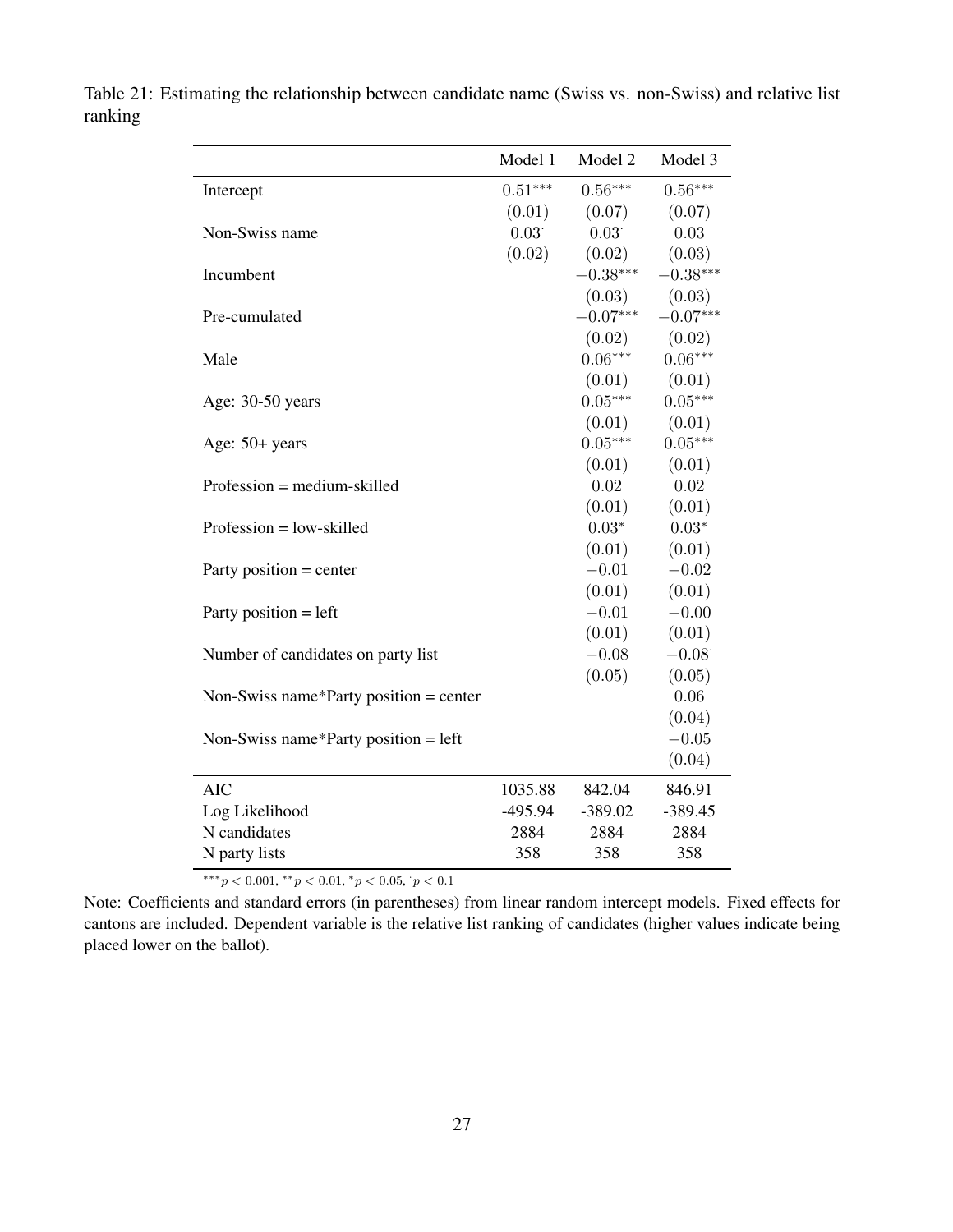|                                          | Model 1    | Model 2    | Model 3    |
|------------------------------------------|------------|------------|------------|
| Intercept                                | $0.90***$  | $0.90***$  | $0.90***$  |
|                                          | (0.06)     | (0.06)     | (0.06)     |
| Non-Swiss name                           | $0.05***$  | $0.06***$  | $0.12***$  |
|                                          | (0.01)     | (0.02)     | (0.03)     |
| Relative list ranking                    | $0.39***$  | $0.39***$  | $0.39***$  |
|                                          | (0.02)     | (0.02)     | (0.02)     |
| Incumbent                                | $-0.38***$ | $-0.38***$ | $-0.38***$ |
|                                          | (0.02)     | (0.02)     | (0.02)     |
| Pre-cumulated                            | $0.12***$  | $0.12***$  | $0.13***$  |
|                                          | (0.02)     | (0.02)     | (0.02)     |
| Male                                     | $-0.00$    | $-0.00$    | $-0.00$    |
|                                          | (0.01)     | (0.01)     | (0.01)     |
| Age: 30-50 years                         | $-0.00$    | $-0.00$    | $-0.00$    |
|                                          | (0.01)     | (0.01)     | (0.01)     |
| Age: 50+ years                           | 0.02       | 0.02       | 0.02       |
|                                          | (0.01)     | (0.01)     | (0.01)     |
| Party position $=$ center                | 0.00       | $-0.00$    | 0.01       |
|                                          | (0.01)     | (0.01)     | (0.01)     |
| Party position $=$ left                  | 0.01       | 0.01       | 0.02       |
|                                          | (0.01)     | (0.01)     | (0.01)     |
| Number of candidates on ballot           | 0.07       | 0.07       | 0.07       |
|                                          | (0.04)     | (0.04)     | (0.04)     |
| Proportion non-Swiss names on party list | $-0.12**$  | $-0.08$    | $-0.09*$   |
|                                          | (0.04)     | (0.04)     | (0.04)     |
| Non-Swiss name*Proportion non-Swiss      |            | $-0.09$    | $-0.07$    |
|                                          |            | (0.07)     | (0.07)     |
| Non-Swiss name*Party position = center   |            |            | $-0.08*$   |
|                                          |            |            | (0.03)     |
| Non-Swiss name*Party position = $left$   |            |            | $-0.08**$  |
|                                          |            |            | (0.03)     |
| <b>AIC</b>                               | $-126.22$  | $-122.42$  | $-116.29$  |
| Log Likelihood                           | 95.11      | 94.21      | 93.15      |
| N candidates                             | 3236       | 3236       | 3236       |
| N party lists                            | 352        | 352        | 352        |

Table 22: Estimating the relationship between candidate name (Swiss vs. non-Swiss) and negative preference votes, with proportion of candidates with non-Swiss names on party list

\*\*\* $p < 0.001$ , \*\* $p < 0.01$ , \* $p < 0.05$ ,  $p < 0.1$ 

Note: Coefficients and standard errors (in parentheses) from linear random intercept models. Fixed effects for cantons are included.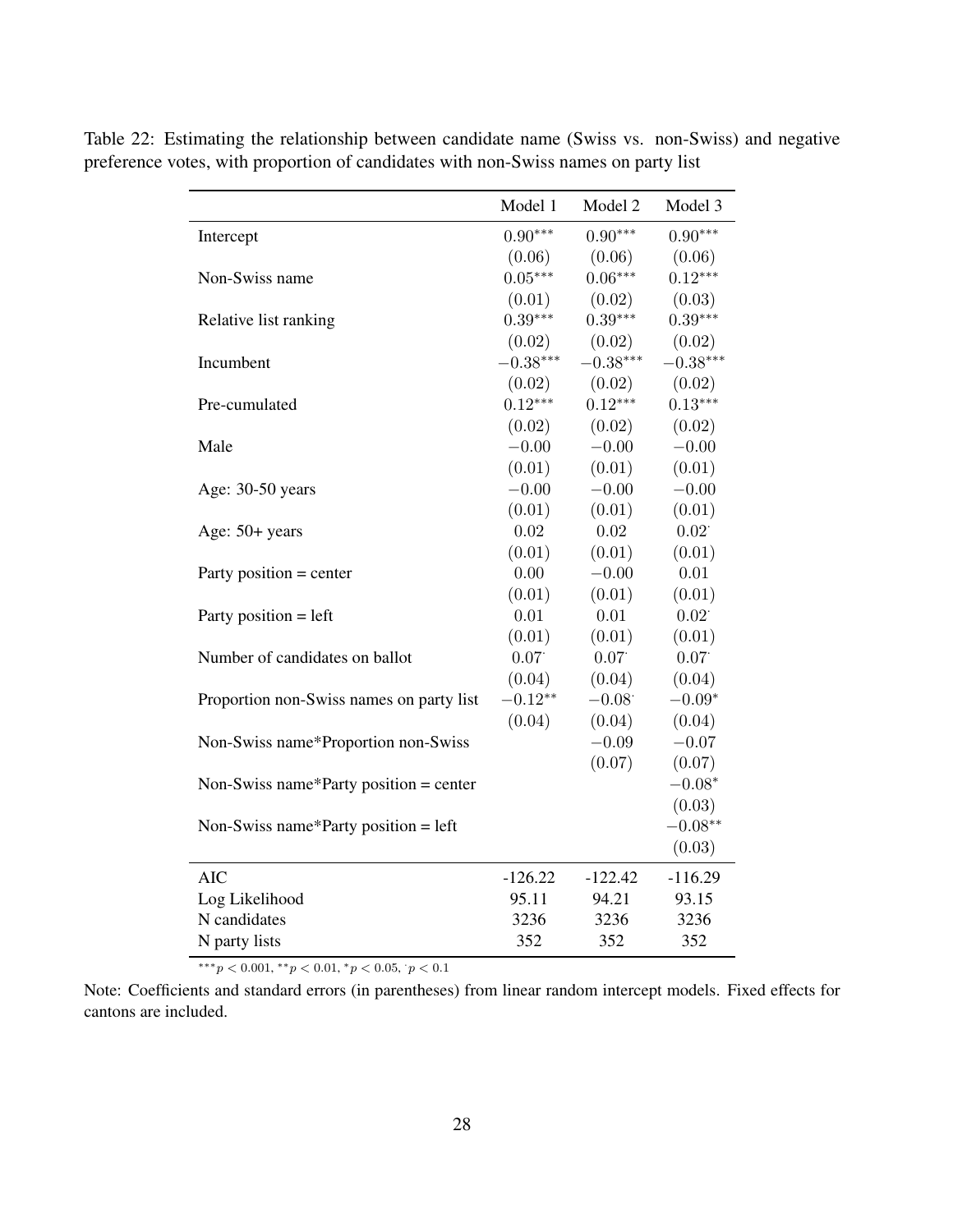|                                          | Model 1    | Model 2    | Model 3    |
|------------------------------------------|------------|------------|------------|
| Intercept                                | $1.36***$  | $1.36***$  | $1.36***$  |
|                                          | (0.22)     | (0.22)     | (0.22)     |
| Non-Swiss name                           | $-0.13**$  | $-0.15*$   | $-0.24*$   |
|                                          | (0.05)     | (0.06)     | (0.10)     |
| Relative list ranking                    | $-1.25***$ | $-1.25***$ | $-1.25***$ |
|                                          | (0.06)     | (0.06)     | (0.06)     |
| Incumbent                                | $2.04***$  | $2.04***$  | $2.04***$  |
|                                          | (0.08)     | (0.08)     | (0.08)     |
| Pre-cumulated                            | $0.24***$  | $0.24***$  | $0.24***$  |
|                                          | (0.07)     | (0.07)     | (0.07)     |
| Male                                     | $-0.02$    | $-0.02$    | $-0.02$    |
|                                          | (0.03)     | (0.03)     | (0.03)     |
| Age: 30-50 years                         | $-0.06$    | $-0.06$    | $-0.06$    |
|                                          | (0.04)     | (0.04)     | (0.04)     |
| Age: 50+ years                           | $-0.08$    | $-0.08*$   | $-0.08*$   |
|                                          | (0.04)     | (0.04)     | (0.04)     |
| Party position $=$ center                | 0.05       | 0.05       | 0.05       |
|                                          | (0.04)     | (0.04)     | (0.04)     |
| Party position $=$ left                  | 0.01       | 0.01       | $-0.01$    |
|                                          | (0.04)     | (0.04)     | (0.05)     |
| Number of candidates on ballot           | $-0.31*$   | $-0.31*$   | $-0.31*$   |
|                                          | (0.15)     | (0.15)     | (0.15)     |
| Proportion non-Swiss names on party list | $0.28*$    | 0.24       | 0.26       |
|                                          | (0.13)     | (0.17)     | (0.17)     |
| Non-Swiss name*Proportion non-Swiss      |            | 0.12       | 0.04       |
|                                          |            | (0.26)     | (0.27)     |
| Non-Swiss name*Party position = center   |            |            | 0.10       |
|                                          |            |            | (0.13)     |
| Non-Swiss name*Party position = $left$   |            |            | 0.17       |
|                                          |            |            | (0.12)     |
| <b>AIC</b>                               | 8609.82    | 8612.44    | 8619.60    |
| Log Likelihood                           | $-4272.91$ | $-4273.22$ | $-4274.80$ |
| N candidates                             | 3283       | 3283       | 3283       |
| N party lists                            | 362        | 362        | 362        |

Table 23: Estimating the relationship between candidate name (Swiss vs. non-Swiss) and positive preference votes, with proportion of candidates with non-Swiss names on party list

\*\*\* $p < 0.001$ , \*\* $p < 0.01$ , \* $p < 0.05$ ,  $p < 0.1$ 

Note: Coefficients and standard errors (in parentheses) from linear random intercept models. Fixed effects for cantons are included.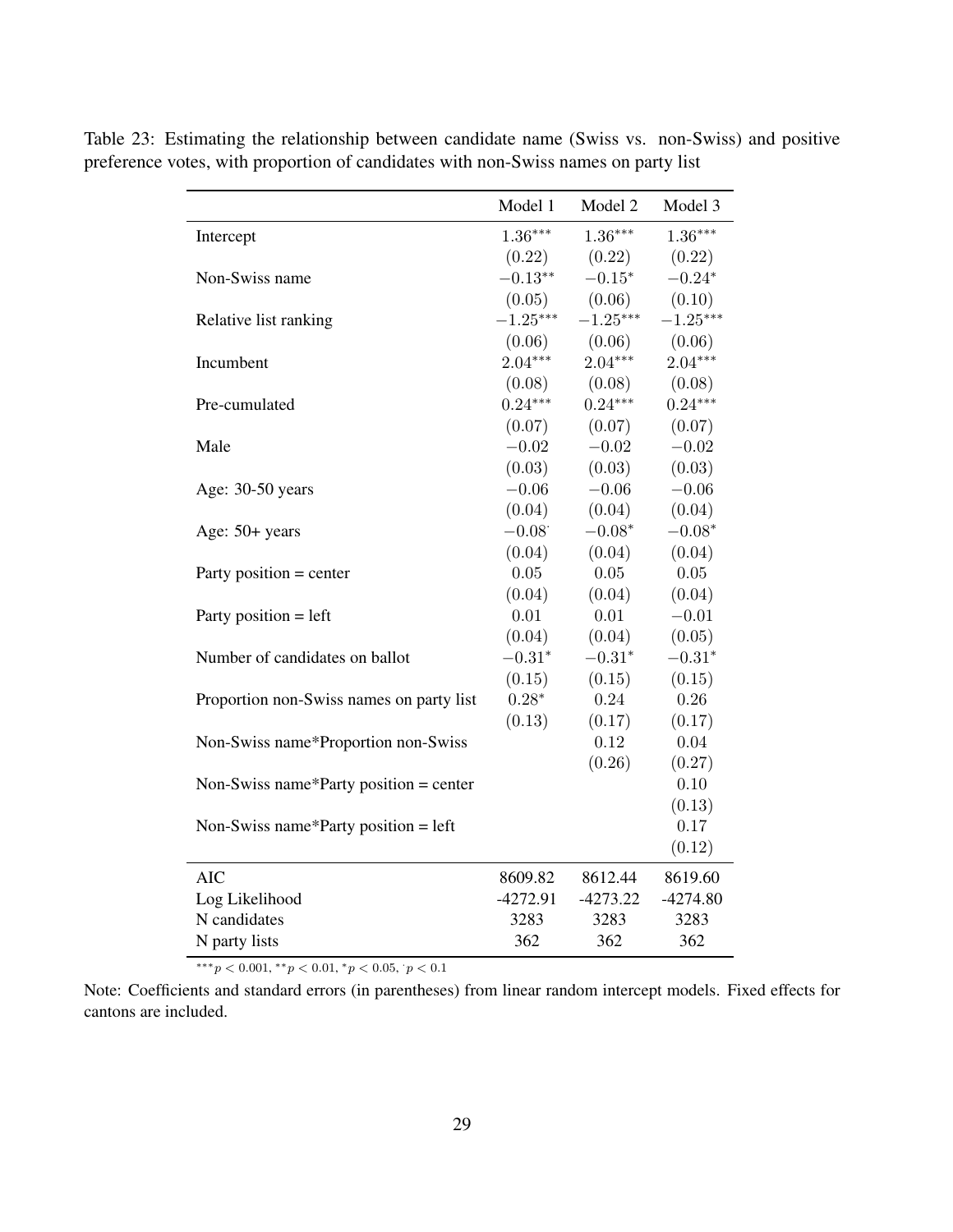Figure 6: Interaction effect of candidate name (Swiss, non-Swiss) and share of candidates with non-Swiss names on the party list on negative and positive preference votes



Note: Mean predicted values surrounded by 95% confidence intervals.